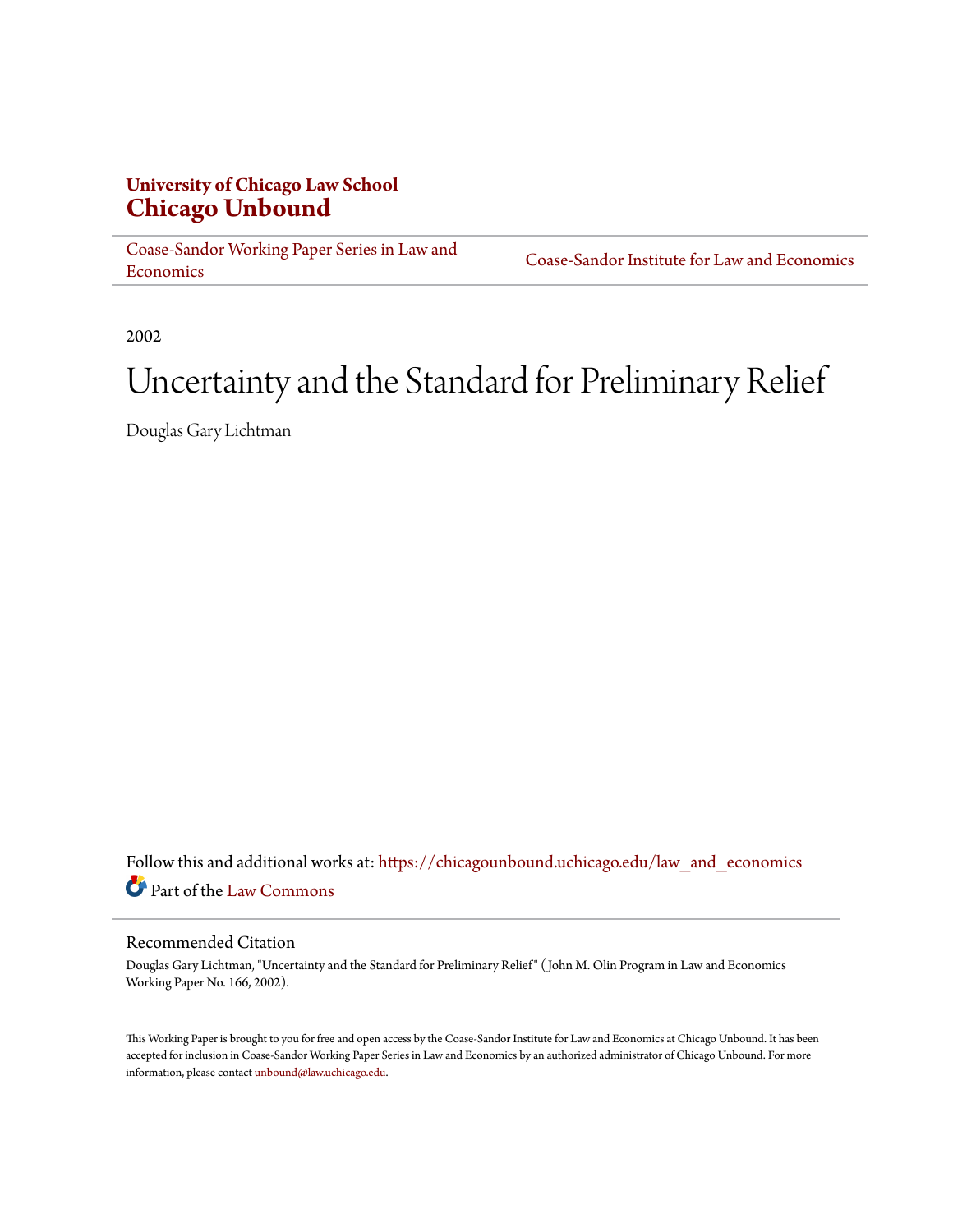# CHICAGO

### **JOHN M. OLIN LAW & ECONOMICS WORKING PAPER NO. 166 (2D SERIES)**



# Uncertainty and the Standard for Preliminary Relief

*Douglas Lichtman*

# **THE LAW SCHOOL THE UNIVERSITY OF CHICAGO**

This paper can be downloaded without charge at: The Chicago Working Paper Series Index: [http://www.law.uchicago.edu/Lawecon/index.html](http://www.law.uchicago.edu/Publications/Working/index.html)

The Social Science Research Network Electronic Paper Collection: [http://ssrn.com/abstract\\_id=344640](http://papers.ssrn.com/sol3/search.taf)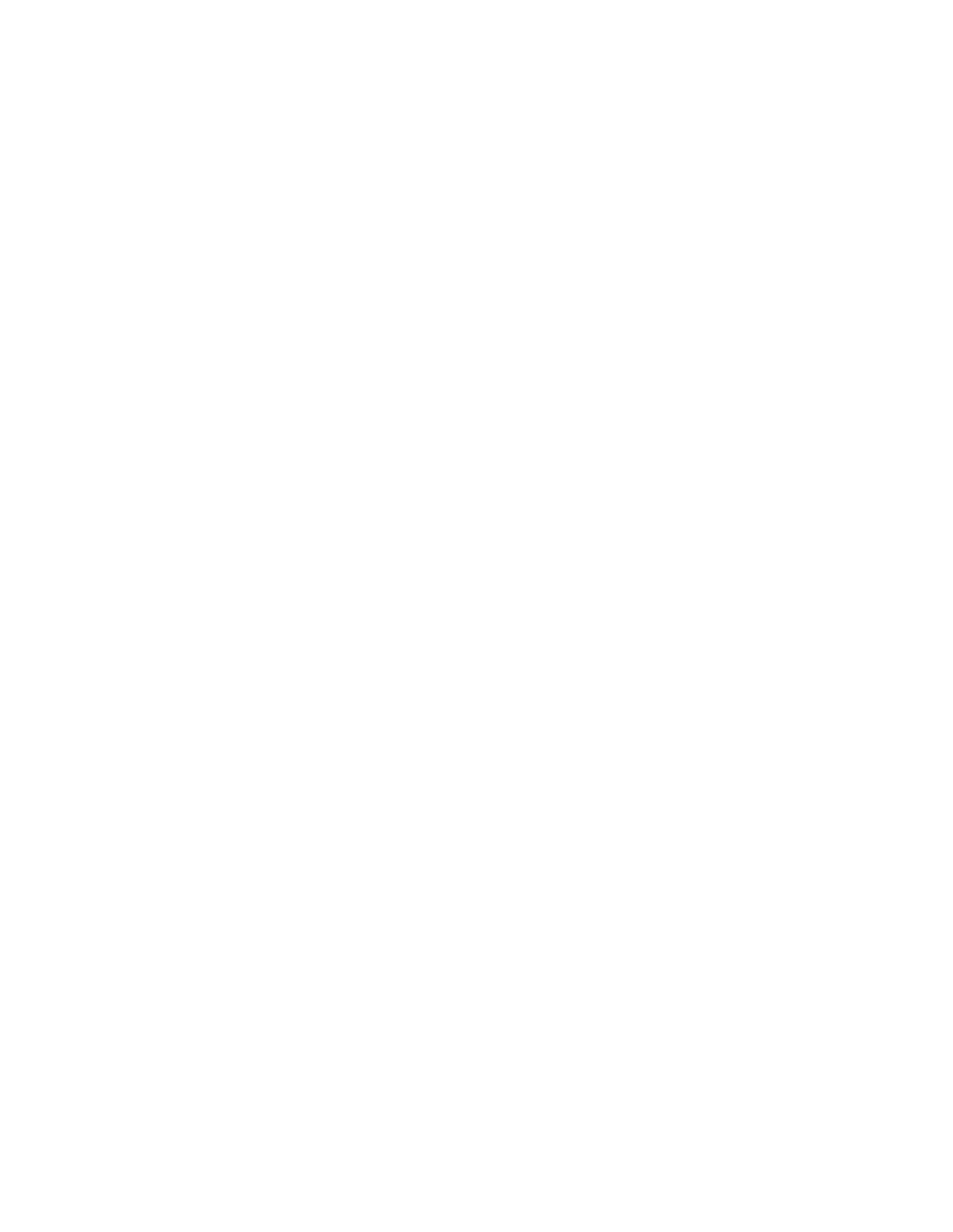#### **UNCERTAINTY AND THE STANDARD FOR PRELIMINARY RELIEF**

#### *Douglas Lichtman[\\*](#page-3-0)*

In deciding whether to issue a preliminary injunction, courts today focus on three factors: the likelihood that plaintiff will ultimately prevail on the merits; the harm defendant will suffer if the injunction is wrongly issued; and the harm plaintiff will suffer if the injunction is wrongly denied. The idea is to account for the possibility that the court might err in its prediction on the merits. If wrongful denial would be particularly harmful and there is a real chance of wrongful denial, the court is more reluctant to deny. By contrast, if wrongful issuance poses the greater threat, the court is more reluctant to issue. This decision rule has intuitive appeal but overlooks a key point: In most cases, the court will be just as uncertain about its estimates of the harms as it is about its prediction as to the outcome of the case. Thus, the conventional approach begins to unravel. A court cannot minimize the implications of its possibly errant prediction on the merits by blindly relying on its possibly errant estimates of relative harm. The optimal decision rule must account for both types of uncertainty.

#### **I. INTRODUCTION**

<span id="page-3-0"></span> $\overline{a}$ 

Consider a lawsuit between two firms over the validity and interpretation of an issued patent. Plaintiff owns the patent and believes that its rival is making, using, or selling the claimed invention without permission. Defendant, meanwhile, either believes the patent to be invalid or believes that the patent, while valid, does not cover the disputed activity. The case will be definitively resolved once the firms fully litigate it or settle; but both firms care a great deal about what will happen in the interim.

To that end, plaintiff will likely ask the court to issue a preliminary injunction barring defendant from engaging in the disputed activity for the duration of the lawsuit. Defendant's actions would otherwise undermine the value of the patent; and while money damages could in theory make up for any such harm after the litigation concludes, plaintiff will argue that those damages would be so difficult for the court to estimate that the resulting remedy would be intolerably random. Better to avoid the possible infringement entirely, or so plaintiff will contend. Defendant will take the opposite position, arguing that a court order barring its use of the invention will substantially interfere with its business. Customers will have to be turned away, advertising campaigns will have to be interrupted, and so on. That is not objectionable if plaintiff eventually prevails on the merits, but if the patent turns out to be invalid, or if defendant's actions turn out not to infringe, those harms will have been wrongly inflicted. Again, money could in theory compensate, but, as with plaintiff's possible injury, defendant's would be speculative. This would require the court to engage in an exercise in estimation that both the court and defendant would very much like to avoid.

Professor of Law, The University of Chicago. For helpful discussions, my thanks to Douglas Baird, Emily Buss, Dick Craswell, Dennis Couch, Josh Davis, Inessa Grinberg, Doug Laycock, Saul Levmore, Shelley Murphy, John Pfaff, Eric Posner, Richard Posner, Chris Sanchirico, Milton Shadur, Steve Shavell, Lior Strahilevitz, and Adrian Vermeule. Generous financial support from the Olin Foundation is also gratefully acknowledged. Comments welcome at dgl@uchicago.edu.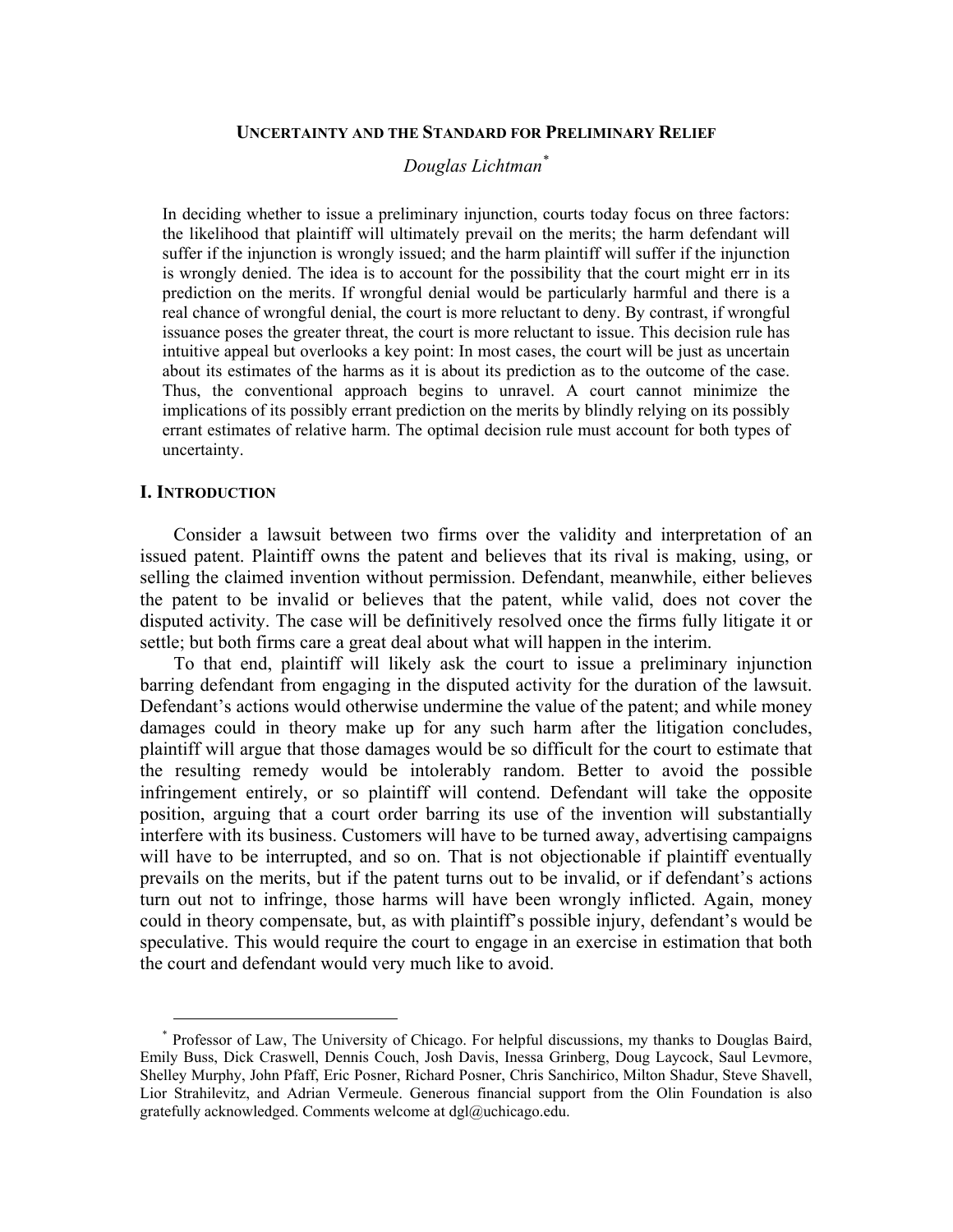Faced with these competing risks of so-called "irreparable" harm, the court will have to decide whether to issue a preliminary injunction. That decision is the focus of this Essay. Most courts approach the problem as follows. If the injunction issues and plaintiff turns out to then lose on the merits, the magnitude of the court's error will be the irreparable harm wrongly imposed on defendant. Conversely, if the injunction does not issue and plaintiff turns out to later win on the merits, the magnitude of the error will be the irreparable harm wrongly imposed on plaintiff. The injunction should therefore issue, courts reason, if the probability of the first error weighted by its magnitude is less than the probability of the second error weighted by its magnitude.<sup>1</sup> Phrased another way, the lower plaintiff's relative irreparable harm, the greater his obligation to show that he will ultimately succeed on the merits. $<sup>2</sup>$ </sup>

The stated justification for this conventional approach is that it accounts for and minimizes the costs of court error.<sup>[3](#page-4-2)</sup> Compare the obvious alternative, namely granting the injunction in any case where plaintiff is more likely than not to prevail. That rule would minimize the number of errors—if plaintiff is more likely to win than to lose, in most cases he will win and so the court should issue the injunction—but it would ignore the fact that some errors are more costly than others. The standard approach thus weighs both the probability of a mistake and its magnitude, tipping the scales in favor of an injunction where wrongful denial would be particularly harmful, and tipping against where errant issuance poses the greater threat.<sup>[4](#page-4-3)</sup>

The problem with this balancing approach is that it only works if the court has good information about the relative harms facing the parties. That, however, is unlikely. Preliminary hearings typically take place early in the course of litigation, long before all the evidence has been studied or even made available. Worse, as the patent hypothetical suggests, harms that qualify for preliminary relief are often harms that courts cannot

<span id="page-4-2"></span>the district judge in deciding whether to grant or deny a motion for preliminary injunction is to minimize errors").

<span id="page-4-3"></span><sup>4</sup> Note that this *increases* the likelihood of an errant decision; it is nevertheless assumed to be desirable on grounds that it decreases the average magnitude of those now more numerous errors.

<span id="page-4-0"></span><sup>&</sup>lt;sup>1</sup> As Judge Posner puts it, the injunction should issue "only if the harm to the plaintiff if the injunction is denied, multiplied by the probability that the denial would be an error . . . exceeds the harm to the defendant if the injunction is granted, multiplied by the probability that granting the injunction would be an error." American Hospital Supply Co. v. Hospital Products Ltd., 780 F.2d 589, 593 (7th Cir. 1986). Obviously, this is not meant to encourage courts to engage in mathematical calculations; it is instead meant only to suggest the appropriate relationship between these various factors. 2

<span id="page-4-1"></span><sup>&</sup>lt;sup>2</sup> Courts vary in their articulations of this decision rule, but the same basic tradeoff pervades. See, e.g., Charlie's Girls, Inc. v. Revlon, Inc., 483 F.2d 953, 954 (2d Cir. 1973) ("One moving for a preliminary injunction assumes the burden of demonstrating either a combination of probable success and the possibility of irreparable injury or that serious questions are raised and the balance of hardships tips sharply in his favor"); Midcon Corp. v. Freeport-McMoran, Inc., 625 F. Supp. 1475, 1480 (N.D. Il., 1986) ("the magnitude of injury to the plaintiff if the injunction [is] erroneously denied is nearly equal to the injury to the defendants if the injunction [is] erroneously granted" and so "plaintiff must show a better than 50 percent chance of winning the case") (quotations omitted). See generally, Thomas R. Lee, Preliminary Injunctions and the Status Quo, 58 Wash & Lee L. Rev. 109 (2001); Lea Vaughn, A Need for Clarity: Toward a New Standard for Preliminary Injunctions, 68 Ore. L. Rev. 839 (1989). Professor John Leubsdorf was first to make explicit the relationship between the probability of success on the merits and the parties' relative irreparable harms. See John Leubsdorf, The Standard for Preliminary Injunctions, 91 Harv. L. Rev. 525 (1978). Judge Posner formalized the insight in Hospital Supply Co., 780 F.2d at 593.<br><sup>3</sup> See, e.g., Roland Mach. v. Dresser Ind., 749 F.2d 380, 388 (7th Cir. 1984) (Posner, J.) ("the task for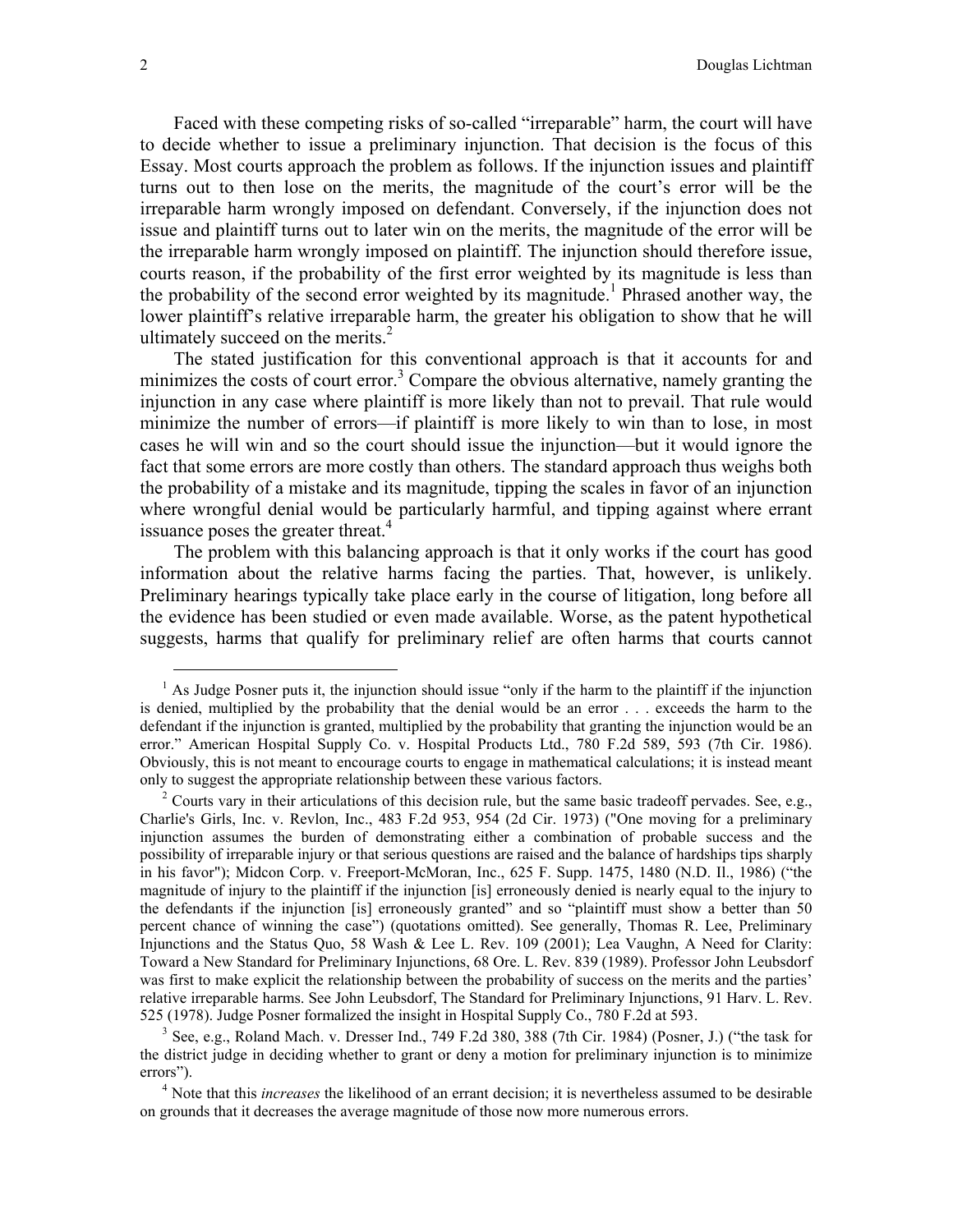<span id="page-5-4"></span>reliably estimate no matter what the available evidence. At the preliminary injunction stage, then, the court is uncertain about both the likely outcome on the merits and the harms facing each party. The traditional approach errs in that it accounts for only the first of these two uncertainties. In this Essay, I consider how it might in addition account for the second.

I proceed as follows. In Part II, I continue the above discussion by offering a fuller account of the conventional approach to preliminary relief. In Part III, I explain why uncertainty with respect to the magnitudes of plaintiff's and defendant's harms does not wash out of the analysis. Yes, the court will overestimate in some instances and underestimate in others, but that does not mean that the correct decision rule is the one we would use if there were no uncertainty in the first place. Indeed, as I will explain in some detail, to think that error always washes out is to make a standard mistake, one that infects all algebraic decision rules, from Learned Hand's balancing of the costs of accidents to the familiar cost/benefit analysis employed by administrative agencies. Finally, in Part IV, I consider implications and avenues for further research.

#### **II. THE CONVENTIONAL BALANCE**

<span id="page-5-0"></span> $\overline{a}$ 

Preliminary relief is typically unavailable in litigation because most harms can be fully compensated through the use of ex post remedies.<sup>[5](#page-5-0)</sup> There is no need for the court to intervene prematurely in these cases; the court can fully remedy any wrong after a full hearing on the merits. Preliminary relief is therefore available only in cases where there is irreparable harm—that is, injuries of such a nature that the injured party cannot be made whole through an eventual exchange of cash or services. Examples of irreparable harm include harms for which there can be no substitute, for instance the loss of companionship with a child or loved one; $<sup>6</sup>$  [h](#page-5-1)arms for which any ex post remedy would be</sup> too late to have meaningful effect, as where the harmed party is a business teetering on the edge of bankruptcy;  $\bar{7}$  $\bar{7}$  $\bar{7}$  and harms that are difficult for the court to reliably measure, for example harms associated with the unauthorized use of intellectual property.<sup>8</sup>

These categories frequently blur, often leading back to uncertainty as the dominant explanation for preliminary relief.<sup>[9](#page-5-4)</sup> For example, restrictions on speech are typically

 $<sup>5</sup>$  The preliminary injunction is thus typically referred to as an "extraordinary" remedy, shorthand for the</sup> notion that damages are the preferred means of court intervention. For the history and a rich discussion, see Douglas Laycock, The Death of the Irreparable Injury Rule, 103 Harv. L. Rev. 687 (1990).

<span id="page-5-1"></span> $6$  See, e.g., McLaughlin v. Pernsley, 693 F. Supp. 318 (E.D. Pa. 1988) (harm at stake was temporary loss of companionship with foster child). That we cannot compensate for a given harm does not mean that we cannot compare it to other harms. Most people would agree that the loss of a loved one to death is worse than the loss of a long-term friendship to inattention, although clearly neither is a harm for which goods or services can easily compensate. 7

<span id="page-5-2"></span><sup>&</sup>lt;sup>7</sup> See, e.g., Young v. Ballis, 762 F. Supp. 823, 827 (S.D. Ind. 1990) (injunction may issue if "necessary" to save a plaintiff's business from insolvency"); Roland Mach., 749 F.2d, at 386 (same if plaintiff "may go broke while waiting, or may have to shut down his business but without declaring bankruptcy"). 8

<span id="page-5-3"></span> $\delta$  Copyright infringement, for example, is presumed to cause irreparable harm on these grounds in every circuit but the Fifth. See Cadence Design Sys. v. Avant Corp., 125 F.3d 824, 827 n.4 (9th Cir. 1997). Mark Lemley and Eugene Volokh take issue with this presumption in Lemley & Volokh, Freedom of Speech and Injunctions in Intellectual Property Cases, 48 Duke L. J. 147 (1988), mainly on First Amendment grounds. 9

<sup>&</sup>lt;sup>9</sup> This is not to say that uncertainty is the only reason courts offer preliminary relief. For example, in some cases, preliminary relief is appropriate because defendant is likely to be judgment proof by the time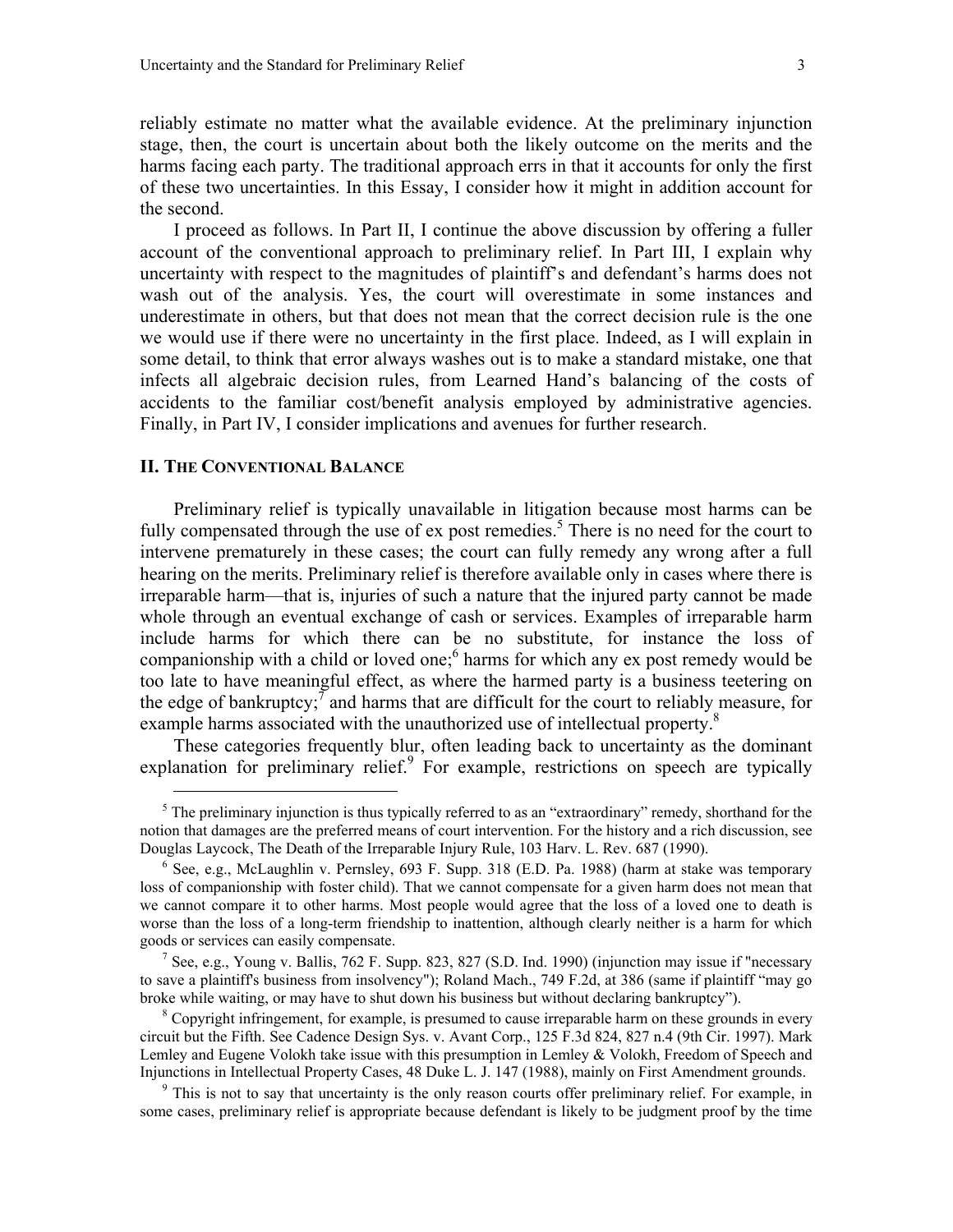characterized as if they are harms for which there can be no substitute.<sup>10</sup> But that is rarely the case. A civil rights activist hoping to stage a peaceful demonstration on a particular Sunday surely would trade away that opportunity if compensated by the funding necessary to sponsor, say, ten demonstrations the following week or, better yet, a mixture of demonstrations, public hearings, and other means through which his message might be heard and thoughtfully evaluated. The real problem with most free speech harms is that the court has no way of reliably estimating this speech-to-speech tradeoff, and so the harm is indeed irreparable, but on grounds of uncertainty rather than incommensurability. $11$ 

That raises the question of why uncertainty itself is an accepted basis for preliminary relief. After all, an uncertain court is just as likely to overpay as it is to underpay, so it is not immediately obvious that uncertainty makes any particular party better or worse off. The typical response is that an injured party should not be forced to assume this risk, $12$ but that at best explains the rule only as it applies to entities that are risk averse. Firms, by contrast, are typically risk neutral, unless managers and executives feel inadequately diversified and thus exercise undue caution when making decisions on behalf of their firms. Intuition might suggest that the real purpose of preliminary relief is to save the court the time and expense needed to measure harm more accurately. That rationale fails, however, in that it only explains why courts might leave harms uncertain; it does nothing to explain why uncertain harms, in turn, justify preliminary relief.

Perhaps a better response is that injunctions facilitate bargaining by establishing clear property rights.[13](#page-6-3) If money damages are the expected remedy, the parties might have different guesses as to how much cash the court will award. Injunctions remove that

<span id="page-6-0"></span>cited therein. See also Elrod v. Burns, 427 U.S. 347, 373 (1976) ("Loss of First Amendment freedoms, for even minimal periods of time, unquestionably constitutes irreparable injury.")<br><sup>11</sup> A similar point applies to the threat of bankruptcy. One reason that bankruptcy constitutes an

<span id="page-6-1"></span>irreparable harm is that bankruptcy is a financial harm that is difficult to estimate reliably. Harms for which there can be no substitute have an inherent element of uncertainty, too. In a dispute over the care of a foster child, for instance, a key feature is that the relative harms and benefits are difficult to predict.

<span id="page-6-2"></span><sup>12</sup> See, e.g., Hospital Supply Co., supra note \_, 780 F. 2d. at 597 (Posner, J.). On this theory, the irreparable harm is not the full magnitude of the loss, but the risk premium that the relevant party would require in exchange for voluntarily assuming the risk.

<span id="page-6-3"></span><sup>13</sup> This is an application of Guido Calabresi & A. Douglas Melamed, Property Rules, Liability Rules, and Inalienability: One View of the Cathedral, 85 Harv. L. Rev. 1089 (1972). A vast literature explores these issues. See, e.g., Ward Farnsworth, Do Parties to Nuisance Cases Bargain after Judgment?: A Glimpse inside the Cathedral, 66 U Chi L Rev 373 (1999) (arguing that the litigation process generates such enmity that parties do not bargain around court rulings); Ian Ayres & Eric Talley, Solomonic Bargaining: Dividing a Legal Entitlement to Facilitate Coasean Trade, 104 Yale L.J. 1027 (1995) (arguing that liability rules might be preferable even where transaction costs are low); Louis Kaplow & Steve Shavell, Property Rights and Liability Rules: An Economic Analysis, 109 Harv. L. Rev. 713 (1996) (criticizing the thesis in Ayres & Talley and suggesting refinements).

the litigation concludes and thus the only remedy realistically available to the court is to issue a preliminary injunction. In other cases, preliminary relief is appropriate because in its absence there would be a real and irreversible loss of social value, for instance goodwill that would dissipate thanks to a firm's inability to compete during the pendency of litigation. Uncertainty, then, is one of the main justifications, but certainly not the only one.<br><sup>10</sup> See, e.g., Bronx Household of Faith v. Board of Ed., 2002 U.S. Dist. LEXIS 11318 (2002), and cases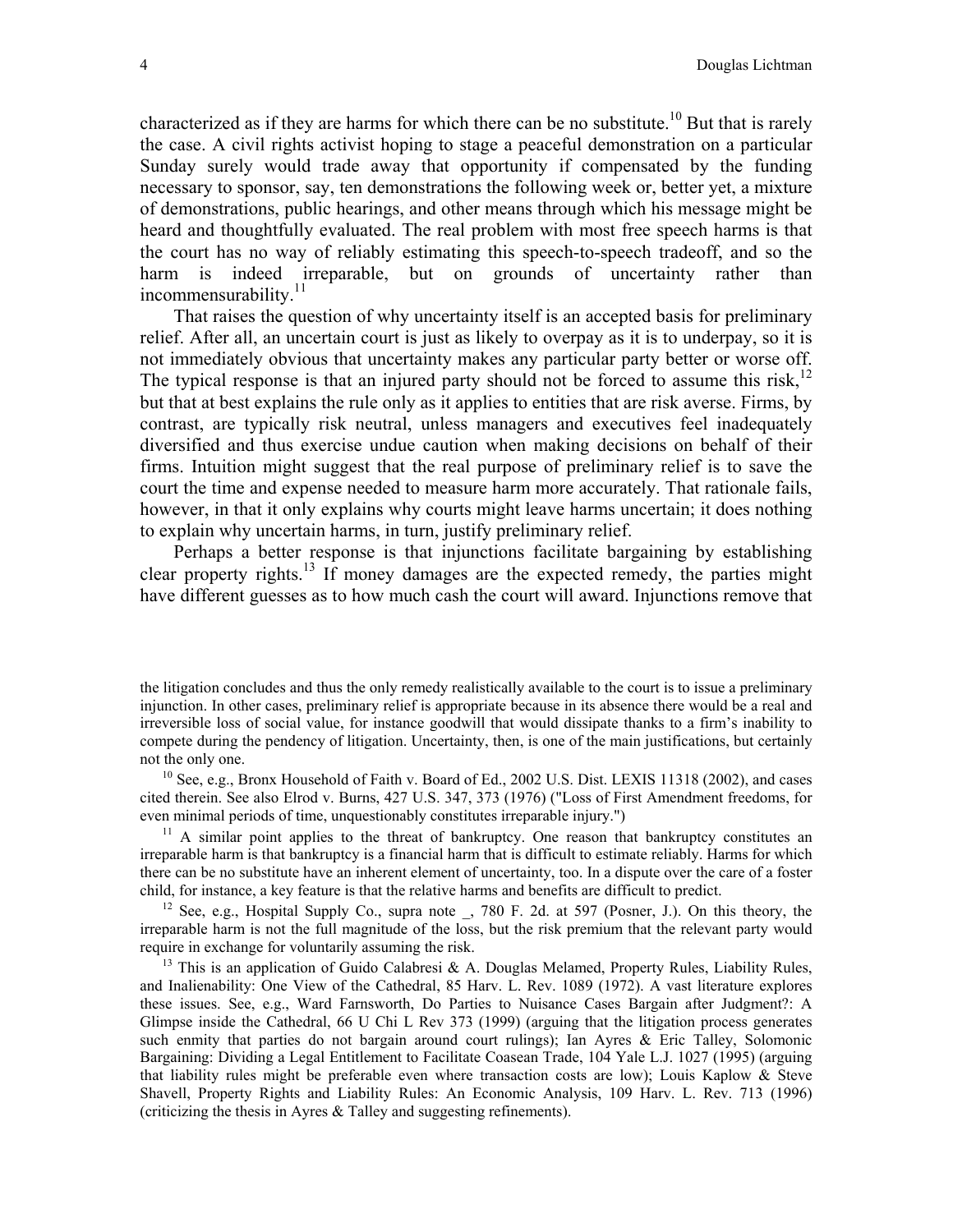<span id="page-7-0"></span> $\overline{a}$ 

variable from the negotiation, possibly simplifying any attempts at voluntary settlement.<sup>14</sup> Here, too, however, there are counter arguments. For one, note that an expected damages remedy might decrease uncertainty by replacing the parties' dueling estimates of relative harm with the parties' possibly more consistent guesses as to the *court's* likely estimate of that ratio.<sup>[15](#page-7-1)</sup>

Another response is that injunctions offer an easy way for courts to hide their uncertainty, a result not attainable via traditional money damages. In a case where a preliminary injunction issues and the plaintiff goes on to win on the merits, the court's uncertainty never appears on the public record. There is no need for the court to equivocate as to the appropriate measure of plaintiff's harm because the injunction will have prevented it. There is similarly no need to speak precisely about defendant's harm because, by definition given the outcome of the litigation, there was none. Hiding uncertainty in this fashion might be in a court's and also society's interest. Both benefit from having the judicial system held in high regard, and public confidence would surely be diminished if justice were to appear too obviously random.<sup>[16](#page-7-2)</sup>

Whatever the rationale, courts today frequently recognize uncertain harms as irreparable and thus must frequently decide whether it is better to grant or deny preliminary relief. The easy cases are those where only one side can credibly claim irreparable harm. If plaintiff is the only party at risk, the injunction should issue perhaps with the added requirement that plaintiff make some minimal showing that his lawsuit is plausible rather than pure nuisance.<sup>17</sup> Similarly, if the irreparable harm lies exclusively with defendant, the injunction should not issue, since plaintiff can be made whole by ex post damages should he ultimately prevail in the litigation. The hard cases are those in which both sides can credibly claim the risk of irreparable harm.

As outlined in the Introduction, courts in this situation typically approach the problem by considering both the likelihood that plaintiff will succeed on the merits and the relative irreparable harm threatening the two parties. Focus first on the likelihood that plaintiff will succeed. A court could adopt the simple rule that an injunction will issue whenever plaintiff is more likely than not to win on the merits. For instance, if the court thinks plaintiff has an 80% chance of prevailing—perhaps the law and evidence thus far

 $14$  Preliminary hearings—whether or not they lead to injunctions—surely do promote settlement by increasing the information available to the parties. For instance, the parties learn more about how the judge is approaching the case, and they also have a chance to size up competing counsel. All that, however, is not so much an argument for preliminary relief as it is an argument for having informative hearings early in the course of litigation. 15 These competing hypotheses could be tested empirically, for example by comparing (with appropriate

<span id="page-7-1"></span>controls) the rates of settlement after the issuance of an injunction with the rates of settlement after the denial of an injunction.<br><sup>16</sup> An interesting related question is to ask why plaintiffs so often request preliminary relief and why

<span id="page-7-2"></span>defendants so often oppose it. If parties are risk neutral and if damages are not biased up or down, preliminary relief ex ante and damage remedies ex post should be perfect substitutes. Yet parties clearly prefer preliminary relief in many cases, which suggests that perhaps injunctive relief does facilitate settlement, or perhaps that parties believe courts systematically understate or overstate damages. For a discussion of other possible explanations for why parties request preliminary relief, see Jean Lanjouw & Josh Lerner, Tilting the Table? The Use of Preliminary Injunctions, 44 J. Law & Econ. 573, 576-78 (2001).

<span id="page-7-3"></span><sup>&</sup>lt;sup>17</sup> See Cooper v. Bombela, 34 F. Supp. 2d 693, 698 (1999) (Shadur, J.) (requiring "better than negligible" chance of ultimate success as prerequisite to standard preliminary injunction inquiry), citing Boucher v. School Bd. of the Sch. Dist. of Greenfield, 134 F.3d 821, 824 (7th Cir. 1998).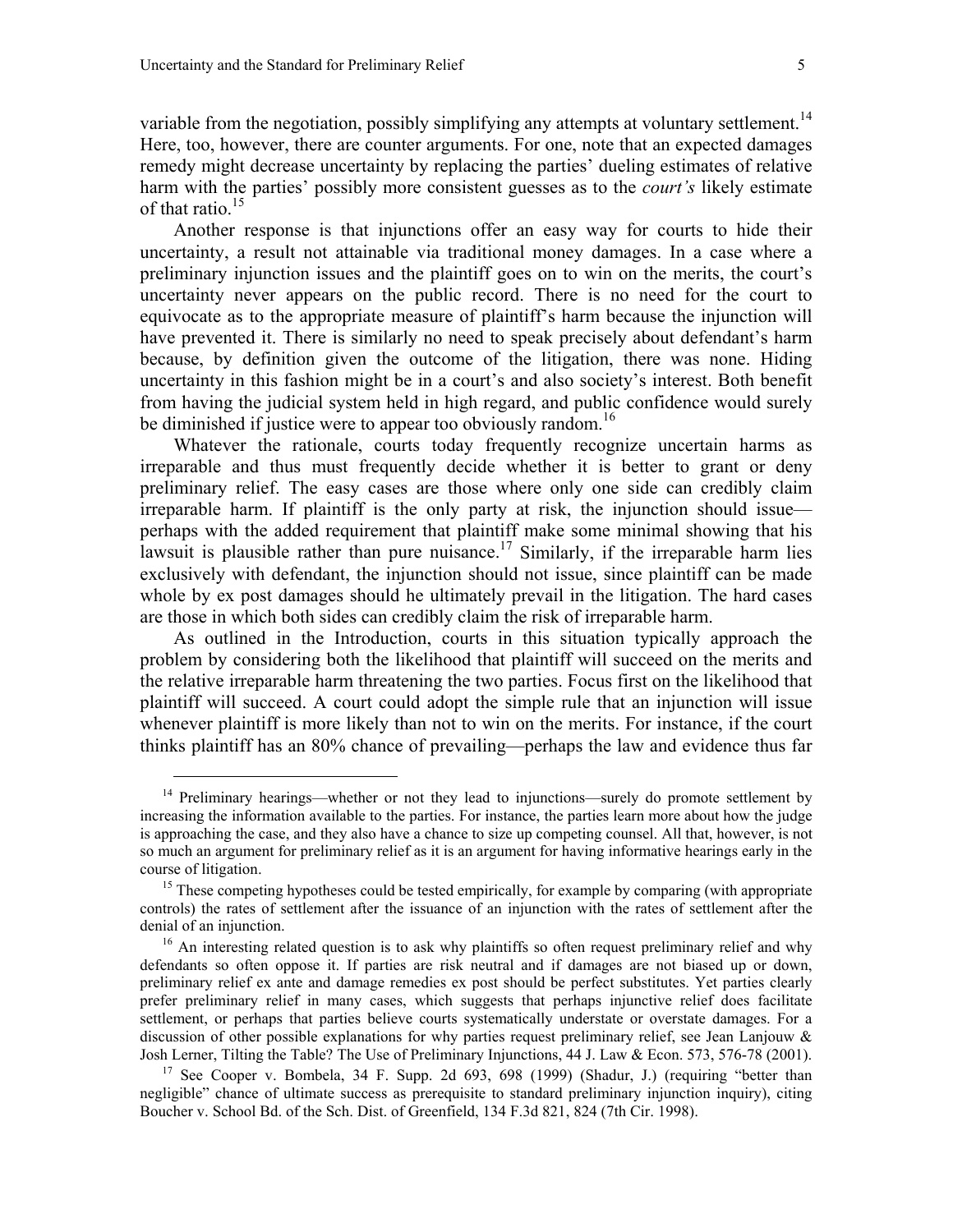look favorable, but there is still some chance that the defendant will uncover a particular bit of damaging evidence during discovery—this rule would have the court issue an injunction. The logic is that this is the best guess the court has about the ultimate outcome on the merits.

It is likely a pretty good guess, too. Preliminary injunction hearings are real hearings, and while they are necessarily incomplete, they do offer the court a genuine opportunity to preview the main arguments and examine important evidence. The hearings expose other predictive information as well, for instance the relative quality of the lawyering and the state of the evidentiary record. Moreover, the result of the preliminary hearing often changes the positions of the parties in ways that make the court's predicted outcome more likely. This is at times a psychological effect, as where the judge is subconsciously influenced by his earlier decision when he later makes rulings, announces jury instructions, and so on; $^{18}$  and it is at times just an unavoidable ramification of preliminary relief, for example where an injunction temporarily entrusts a minor to the custody of one of two feuding foster families, the unintended consequence being that the minor then strengthens his or her attachment with that family, thereby changing the case on the merits.<sup>19</sup>

Despite all this, courts today do not focus exclusively on their predictions with respect to the merits. Instead, courts also factor in the relative harms threatening the parties. The intuition here is that not all mistakes are equally troubling, and so a court should be willing to increase the likelihood of error if, in so doing, it can decrease the expected gravity.<sup>20</sup> Consider a specific example. Suppose defendant's irreparable harm is estimated to be twice the magnitude of plaintiff's—so, say, plaintiff faces losses of 100 whereas defendant faces loses of  $200<sup>21</sup>$  If plaintiff is  $60\%$  likely to win on the merits, should the court issue the injunction?

<span id="page-8-0"></span> $18$  Similarly, a plaintiff who wins at the preliminary injunction stage might more aggressively pursue the litigation, and a defendant who defeats a motion for preliminary relief might more aggressively defend. Cf. Jolls, Sunstein & Thaler, A Behavioral Approach to Law and Economics, 50 Stan. L. Rev. 1471, 1516-18 (1998) (same point applied to prosecutors).

There are strategies for minimizing these sorts of psychological biases. For instance, the judge's psychological bias could be rendered irrelevant by scheduling litigation such that one judge decides preliminary matters but then a second judge, unaware of the result in the earlier hearing, actually hears the case. The cost of this approach would be the obvious lost economy of scale. In the alternative, the importance of the judge's bias could be minimized by abandoning the modern decision rule and instead granting injunctions in any case where the plaintiff is more likely than not to prevail at trial. That rule maximizes the accuracy of the judge's initial decision, thus minimizing the number of cases where his psychological bias weighs in the wrong direction.<br><sup>19</sup> This is a real concern in family law; see supra note \_.<br><sup>20</sup> Courts focus solely on wrongful losses, but it is hard to understand why that is the right emphasis.

<span id="page-8-2"></span><span id="page-8-1"></span>

After all, if the point is to minimize deviations from the desired state of the world, errant gains are just as troubling as errant losses. Where an injunction wrongly issues, then, there are two errors to count: the harm wrongfully imposed on defendant, and the gain wrongfully bequeathed to plaintiff. Courts count only one of those two errors, and that seems to raise yet another problem for the conventional approach. For further discussion, see Douglas Lichtman & John Pfaff, Rethinking the Standard for Preliminary Relief (working paper, 2002). 21 These measurements are not necessarily in dollars. For instance, in a dispute over the legality of a pet

<span id="page-8-3"></span>tiger, the court might determine that the fear felt by neighbors in the absence of a restraining injunction would be twice as significant as the lost companionship felt by the pet owner in the event of a restraining injunction.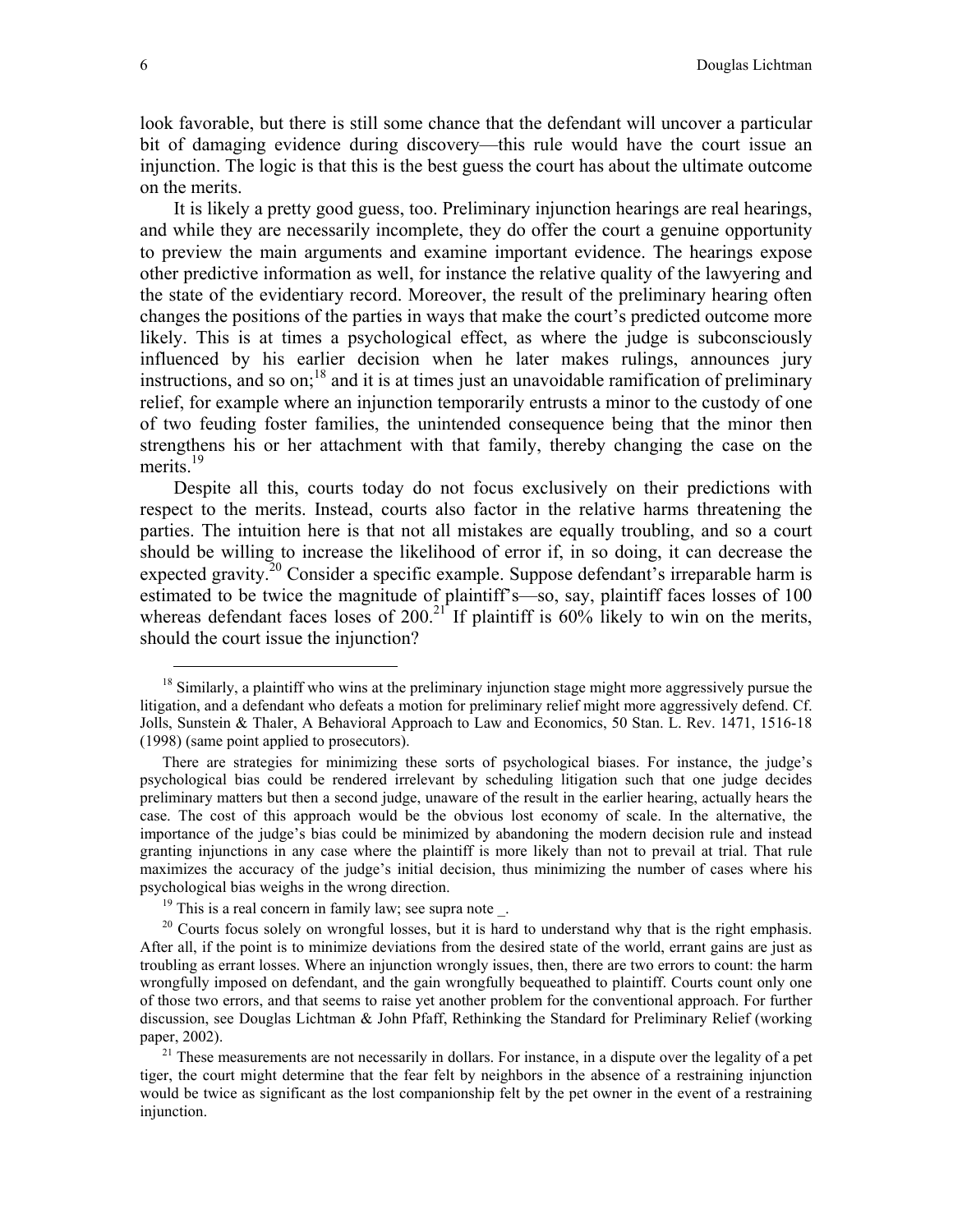The conventional answer is that it should not. If the injunction issues, there will still be a 40% chance that defendant will win. If that happens, the court will have wrongly imposed a harm of 200. Multiplying the probability by the gravity, the expected harm from issuing the injunction is therefore 80. By contrast, if the injunction is denied, there is a 60% chance that plaintiff will win. In that case, the harm wrongfully imposed will be 100, meaning that the expected harm from denying the injunction is 60. Because 80 is greater than 60, on these numbers the court should deny the injunction, even though that means that the court will be wrong in 60% of the cases. The likelihood of error goes up, but the expected cost of error goes down.<sup>22</sup>

#### **III. WHY UNCERTAINTY MATTERS**

<span id="page-9-0"></span> $\overline{a}$ 

The analysis presented thus far mirrors the conventional analysis of preliminary relief in that it focuses on the possibility that the court might err with respect to its prediction on the merits but ignores the possibility that the court might also err with respect to its estimate of the parties' relative harms. As I pointed out in the Introduction, this is a significant oversight. Uncertainty with respect to these magnitudes is one of the main reasons why courts offer preliminary relief in the first place. Besides, at the preliminary hearing stage, everything is uncertain since there is almost always more evidence yet to come. My purpose in this Part is therefore to consider whether the standard analysis changes once uncertainty with respect to plaintiff's and defendant's harms is acknowledged.

The answer turns out to depend on what it means to say that a court is uncertain. Under one interpretation, uncertainty means that the court speaks in terms of probabilities, but that those probabilities are known with confidence. That is, given the evidence, the court knows for sure that there is, say, a 40% chance that plaintiff's harm is 250 and a 60% chance that plaintiff's harm is 225. This is an uncertain result in the sense that the court does not know whether the harm is 250 versus 225, but it is certain in the sense that the court knows for sure the specific probabilities associated with each possible outcome. In cases where this is what uncertainty means, the standard approach to preliminary relief works as traditionally stated. The probabilities known to the court represent the best information available, and the optimal decision rule should use that information in exactly the same way it would use a value known with precision.

There is another interpretation of uncertainty, however, and where it applies uncertainty cannot be ignored. Under this interpretation, an uncertain value is a value that

$$
P x H_p > (1 - P) x H_d
$$

$$
P^* = H_d / (H_d + H_p).
$$

<sup>&</sup>lt;sup>22</sup> We can generalize this tradeoff using some simple notation first suggested by Judge Posner in Hospital Supply Co., 780 F. 2d. at 593. If we use *P* to represent the probability that plaintiff will win on the merits,  $H_p$  to represent plaintiff's irreparable harm, and  $H_d$  to represent defendant's irreparable harm, a court should issue an injunction whenever

or, less formally, whenever the expected harm from denial outweighs the expected harm from issuance. We can solve the Posner equation for *P\** , the critical probability above which injunctions should issue. That cut-off is simply

As expected, the lower plaintiff's relative irreparable harm, the more likely it must be that plaintiff will succeed on the merits. Conversely, the higher plaintiff's relative irreparable harm, the less likely it must be that plaintiff will succeed on the merits.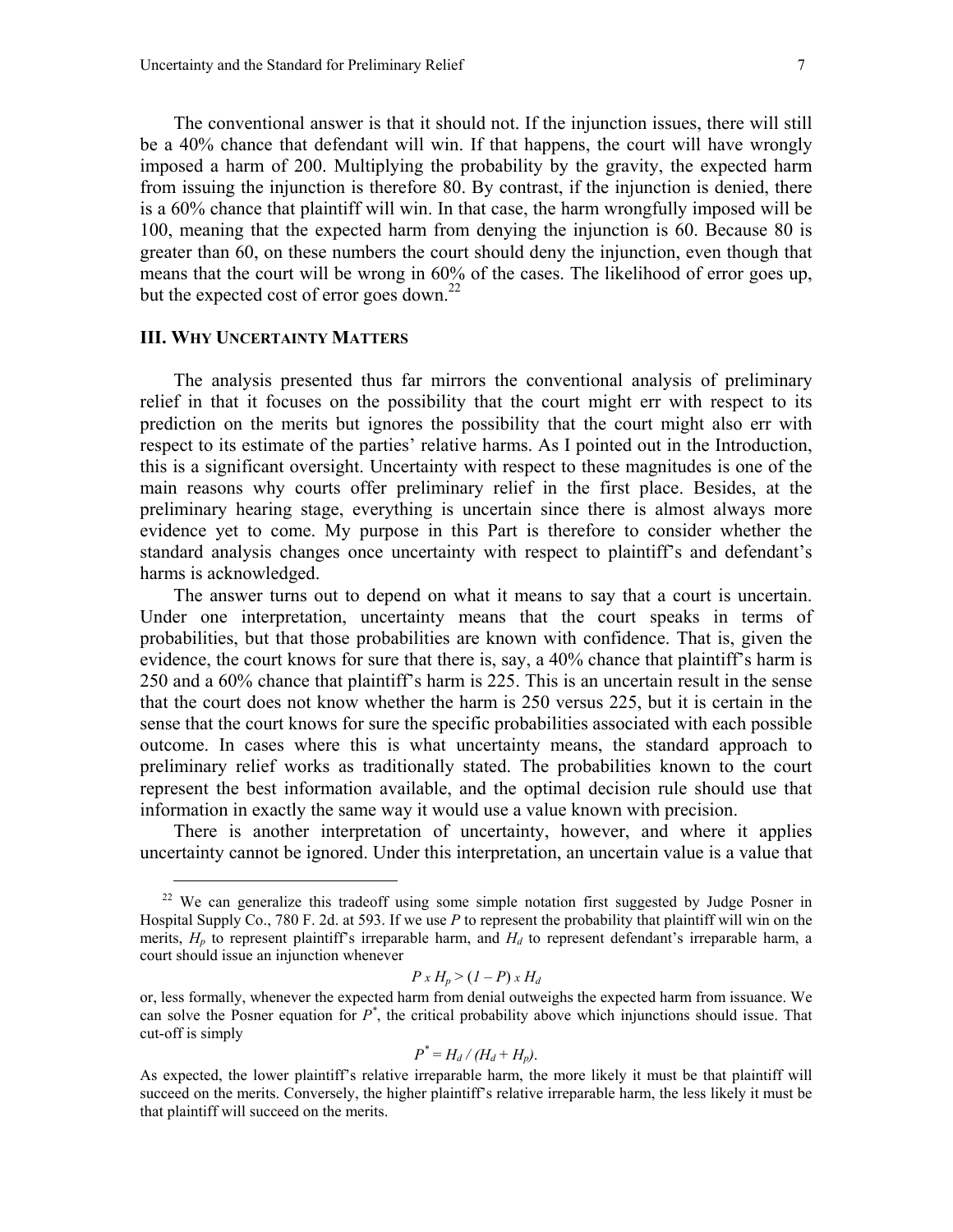different courts would estimate differently even given the same evidence, or, equivalently, a value that a single court would estimate differently given the same evidence on different occasions. This is exactly what happens when, for example, a group of people try to guess the number of pennies in a jar. Each looks at the same evidence and yet each offers up a different estimate. If the guesses are unbiased, they might converge toward the right answer; but any specific guess can be too high or too low. As applied to the court example given above, this might mean that four out of every ten courts would think plaintiff's harm was 250, while the remaining six would think that plaintiff's harm was 225. Or it might mean something more complicated—for instance, that half the courts would think there is a 45% chance that plaintiff's harm is 250 and a 55% chance that plaintiff's harm is 225, while the other half would think that the percentages were 35% and 65%, respectively. The insight, again, is that on this interpretation of uncertainty, courts might on average converge to the same estimate as before, but any court in isolation can overstate or understate the harm.

To see the implications of this type of uncertainty, consider a simple example drawn from everyday life. Suppose that you value an evening at the theater anywhere from \$0 to \$300, with your exact enjoyment varying with such factors as your ability to identify with the main characters and your sense of the theater's acoustics. For simplicity, let us assume that your valuations are distributed uniformly, meaning that if you were to choose a play at random, you would be just as likely to enjoy it at the \$300 level as you would at \$210, \$145, \$0, or any value in between. Suppose, however, that on this particular night you are not choosing a play at random but have instead asked a friend for advice. Your friend has only partially internalized your taste for theater, so his advice is helpful but imperfect. Indeed, to keep things simple, assume that when he predicts your enjoyment for a given play, his guess is guaranteed to be within plus or minus 50% of your actual enjoyment, uniformly distributed on that range. So, for a play that you would actually enjoy at \$20, your friend is equally likely to guess anywhere from \$10 to \$30, and for a play you would enjoy at \$100, your friend might guess anywhere from \$50 to \$150. On this particular evening, your friend reports that he just saw a new production of Ibsen's *The Wild Duck* and he thinks you would enjoy this play at value \$45. Tickets are \$50. The question you face is whether to go to the theater.

This example makes use of the second interpretation of uncertainty given above: On average your friend predicts accurately, but any particular prediction is equally likely to overstate or understate your valuation. The rest of the problem maps to the legal issue at hand. Your expectations about the theater are similar to the court's expectations about the magnitudes typically associated with various irreparable harms. Your friend's imperfect advice corresponds to the court's imperfect interpretation of the evidence. Lastly, your decision about whether to go to the theater matches the court's decision about whether to issue the injunction. Both you and the court are looking to define the optimal decision rule by which to make your decisions, and in both instances the question is whether uncertainty affects the optimal decision rule.

If your friend were perfectly accurate in his predictions, the optimal decision rule would have you purchase a ticket only in instances where his prediction is greater than the price of the ticket. That is, you would purchase a ticket any time your friend predicted your value to be greater than \$50. The surprise here is that, given uncertainty, this is no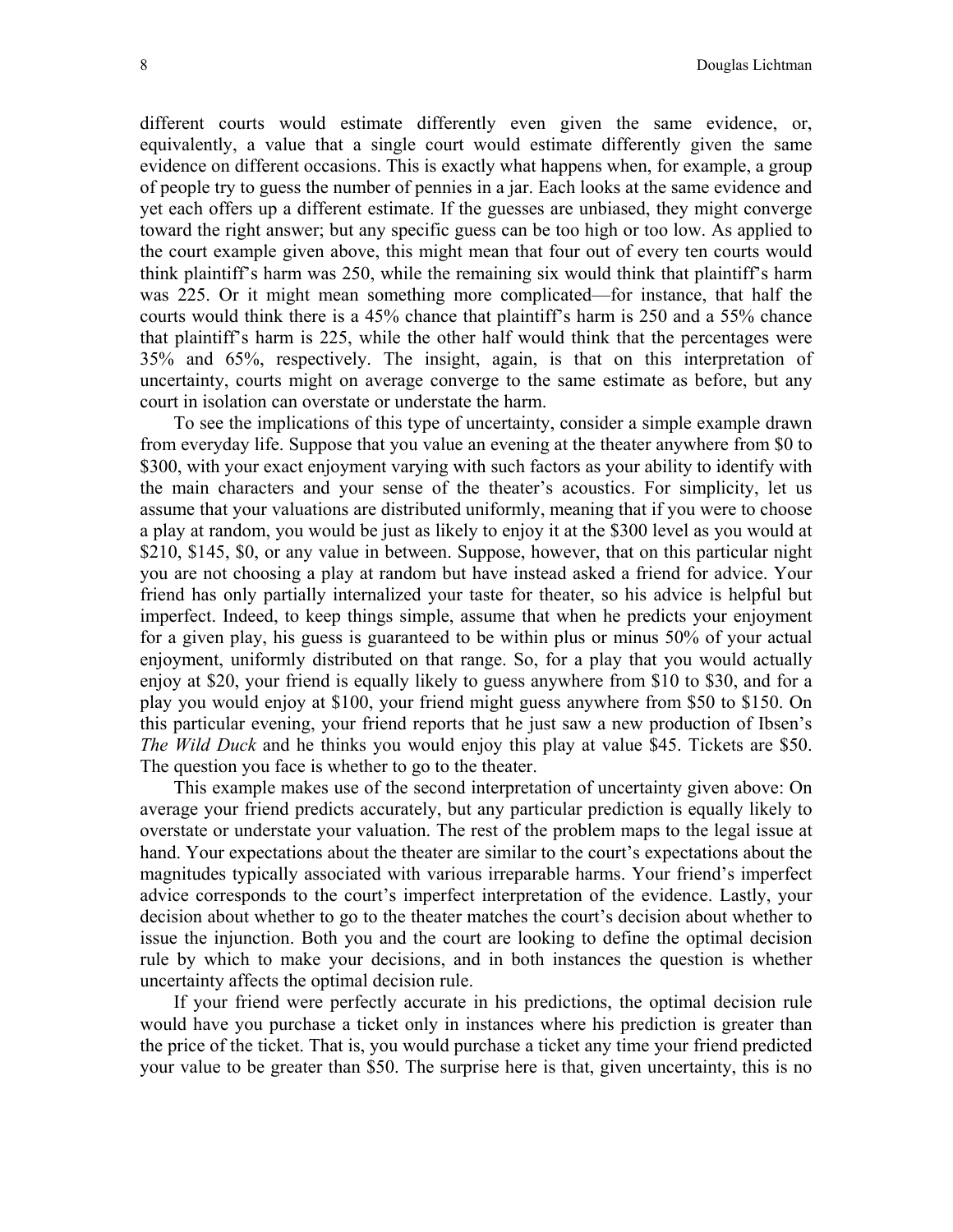<span id="page-11-0"></span> $\overline{a}$ 

longer the correct rule. Indeed, in this example, the correct decision rule has you purchasing a ticket whenever your friend predicts a value of \$41 or more.

The mathematics are presented in the Appendix, but what drives this result is the fact that the variance associated with your friend's guess changes with your real valuation. That is, when your real valuation is \$40, your friend's guess is within plus or minus \$20, but when your real valuation is \$50, your friend's range increases to plus or minus \$25. This is perfectly natural. For instance, if you were right now to attempt to guess the number of M&M candies contained in the average single-serving bag and also the number of individuals living in the state of Indiana, your guesses might both be within 30% of their respective right answers, but your error range for the number of candies would be plus/minus 10, while your range for Indiana would be over two hundred thousand times larger.<sup>23</sup> In short, in most situations involving estimation, variance increases with the underlying actual value. $^{24}$ 

Because variance is not constant, some of your friend's guesses contain more information than others. Suppose, for example, that your friend predicts a value of \$30 for the play. Hearing that, you would know that your actual valuation is somewhere between \$20 and \$60.<sup>25</sup> The friend's prediction thus narrows the range down to 40 different values. By contrast, if your friend predicts a value of \$39, your real value can be anywhere from \$[26](#page-11-3) to \$78, a range of  $\overline{52}$  different values.<sup>26</sup> The latter guess, then, contains less information about your true value than does the former. This difference in the information contained in the various guesses ruins the symmetry that would otherwise have caused error to drop out of the problem. Your friend is indeed equally likely to guess too high and too low, but those probabilities do not offset because high guesses and low guesses carry different amounts of implicit information.

Note that the same basic dynamic applies even if for some reason variance decreases with increases in the underlying value. For instance, suppose that, instead of purchasing theater tickets on the advice of a friend, you are thinking of purchasing an expensive painting on the advice of a collector. We had assumed that the friend's estimates would be within plus or minus 50% of the actual value, no matter what that value. But this assumption probably does not work well for an art collector. Instead, an art collector's advice is probably more accurate for high-value works than it is for low-value ones because high-value works are of interest to a larger number of buyers, and those competing bids surely help the collector to more accurately estimate value. A \$20 work thus might be valued anywhere from \$0 to \$40, while an \$80 work might be more accurately predicted to be in the \$75 to \$85 range.<sup>27</sup> The optimal decision rule still shifts

 $^{23}$  There are approximately thirty candies in each bag, and approximately 6 million people currently

<span id="page-11-1"></span>living in Indiana.<br><sup>24</sup> In some instances, variance decreases in response to increases in the underlying value. For examples, see infra note and accompanying text.

<span id="page-11-2"></span><sup>&</sup>lt;sup>25</sup> Because the friend is guaranteed to guess within plus/minus 50% of the real value, a real value of \$20 is the smallest real value for which a prediction of \$30 is possible. Similarly, a real value of \$60 is the

<span id="page-11-3"></span>highest real value for which a guess of \$30 is possible.<br><sup>26</sup> A real value of \$26 is the lowest value that can still lead to a guess of \$39. A real value of \$78 is the highest value.

<span id="page-11-4"></span><sup>&</sup>lt;sup>27</sup> We can capture this in the model by assuming that a work of value  $\frac{6}{10}x$  will be reported with error of plus or minus \$400/*x*. Note that this sort of assumption might apply to litigation. After all, litigants spend more money—and hence courts likely have better information—when high value harms are at stake.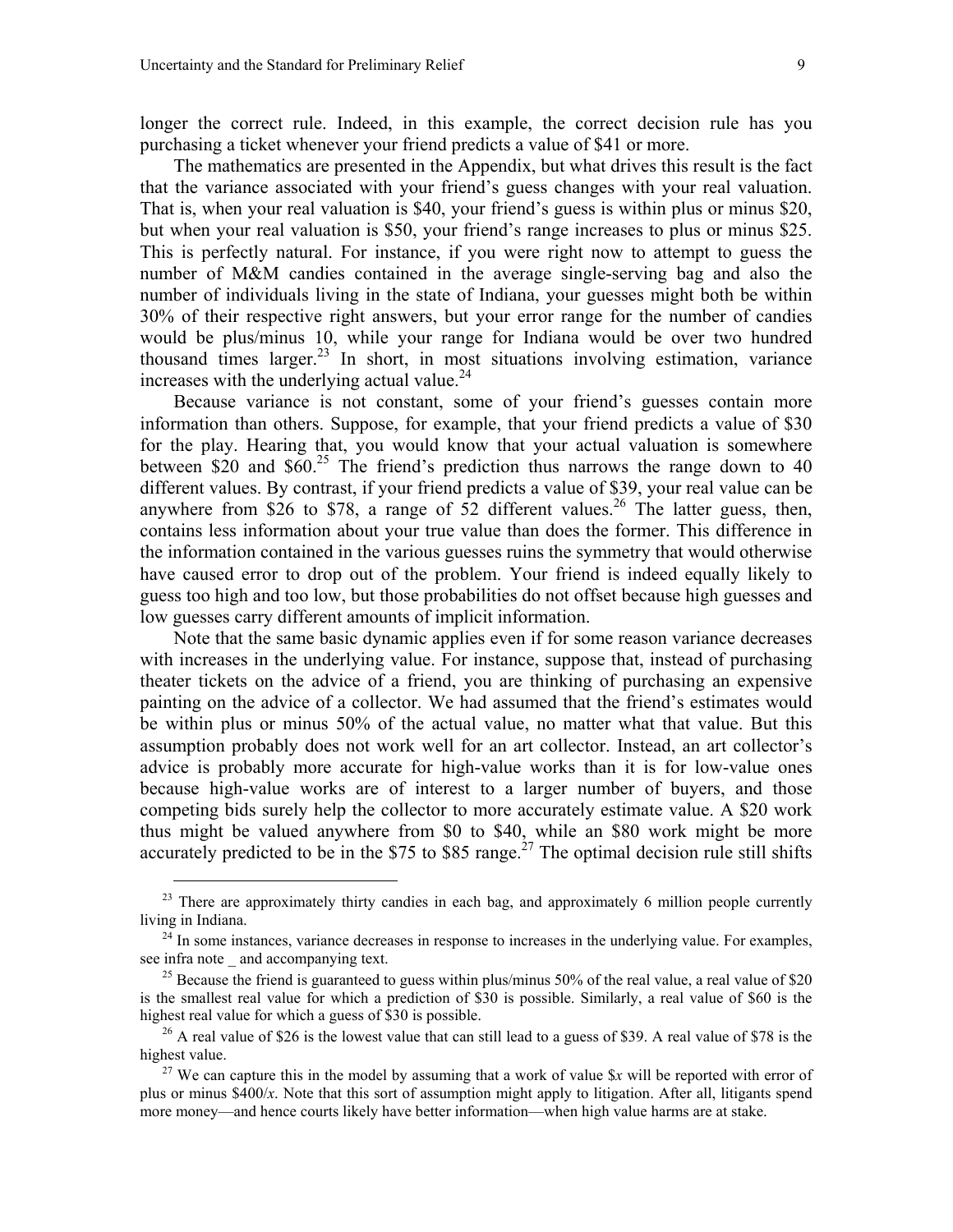under this assumption, but in the opposite direction. Whereas last time you should have purchased the \$50 theater ticket any time your friend predicted its value to be \$41 or more, this time you should purchase a \$50 painting only if the collector predicts its value at \$56 or more. $^{28}$  $^{28}$  $^{28}$ 

One might object to the above analysis by arguing that, knowing all this, the art dealer and the friend will adjust their predictions. The friend, for instance, will not tell you his guess of \$45, but will instead run through all this math in his head and report to you a different figure that already takes uncertainty into account. That is possible, but unlikely. After all, if you the reader cannot tell by inspection what that new figure should be—the correct answer is that a guess of \$45 should be interpreted to be a predicted value of approximately \$55—the assumption that the friend knows what adjustment to make probably credits him with too much economic sophistication.<sup>29</sup> Let alone courts. That said, this sort of question has generated a lively debate in other settings. For instance, economists are split over whether auction participants still fall victim to the winner's curse, or whether instead modern bidders adjust for it ex ante by optimally lowering their bids.<sup>30</sup> Without empirical evidence, there is no way to answer these sorts of questions. Either way, however, in this instance the core insight remains: Uncertainty matters, and maybe the decision-maker but more likely the decision rule must account for it.

The implications of all this are significant not just for the decision regarding preliminary relief but, more broadly, for decision rules throughout the law. For instance, state and federal agencies frequently evaluate programs and policies under the rubric of cost/benefit analysis. The correct decision rule is assumed to be that programs should be rejected in cases where costs exceed benefits. But what happens if the above model of uncertainty applies? Uncertainty is pervasive in agency decision-making. When the Environmental Protection Agency considers ordering the removal of pesticides from a river bottom, for instance, the costs might be known with some accuracy but the agency's estimate of the benefits is surely a stab in the dark. Adjustments to the nation's air quality standards likely put both costs and benefits into play. Worse, as Cass Sunstein reminds  $\mu$ s,<sup>31</sup> even seemingly precise data are in actuality uncertain given how difficult it is to achieve consensus on the correct reading of empirical evidence.<sup>[32](#page-12-4)</sup>

<span id="page-12-0"></span><sup>&</sup>lt;sup>28</sup> As one might expect, if variance is constant—plus or minus some constant  $k$  no matter what the real value being estimated—symmetry is restored and the decision rule is again unaffected by uncertainty.

<span id="page-12-1"></span><sup>&</sup>lt;sup>29</sup> It is possible that, even without understanding the phenomenon, the friend will learn over time to adjust his guess appropriately. After all, if he adjusts even once by mistake, his prediction in that instance will be more accurate, and that success will encourage him to adjust again in the future. This is true even though he might not understand why the adjustment helped in the first place. This kind of story seems particularly plausible as applied to the art dealer, since art dealers receive precise feedback as to the quality of their predictions in the form of how much the market is willing to pay for their services. It seems less likely as applied to courts, however, since a judge will rarely see precise feedback as to the quality of his damage estimates.<br><sup>30</sup> See Richard H. Thaler, The Winner's Curse, 2 J. Econ. Persp. 191 (1988) (surveying the empirical

<span id="page-12-2"></span>and theoretical literature).<br><sup>31</sup> Cass R. Sunstein, The Arithmetic of Arsenic, 90 Geo. L.J. (forthcoming 2002).<br><sup>32</sup> Uncertainty is a topic of serious interest in the cost/benefit literature. For a variety of views, see

<span id="page-12-4"></span><span id="page-12-3"></span>

Lewis A. Kornhauser, On Justifying Cost-Benefit Analysis, 29 J. Leg. Stud. 1037, 1043 (2000); Matthew D. Adler & Eric A. Posner, Rethinking Cost-Benefit Analysis, 109 Yale L.J. 165, 216-38 (1999); Bernard Goldstein, Risk Management Will Not Be Improved by Mandating Numerical Uncertainty Analysis for Risk Assessment, 63 U. Cin. L. Rev. 1599 (1995).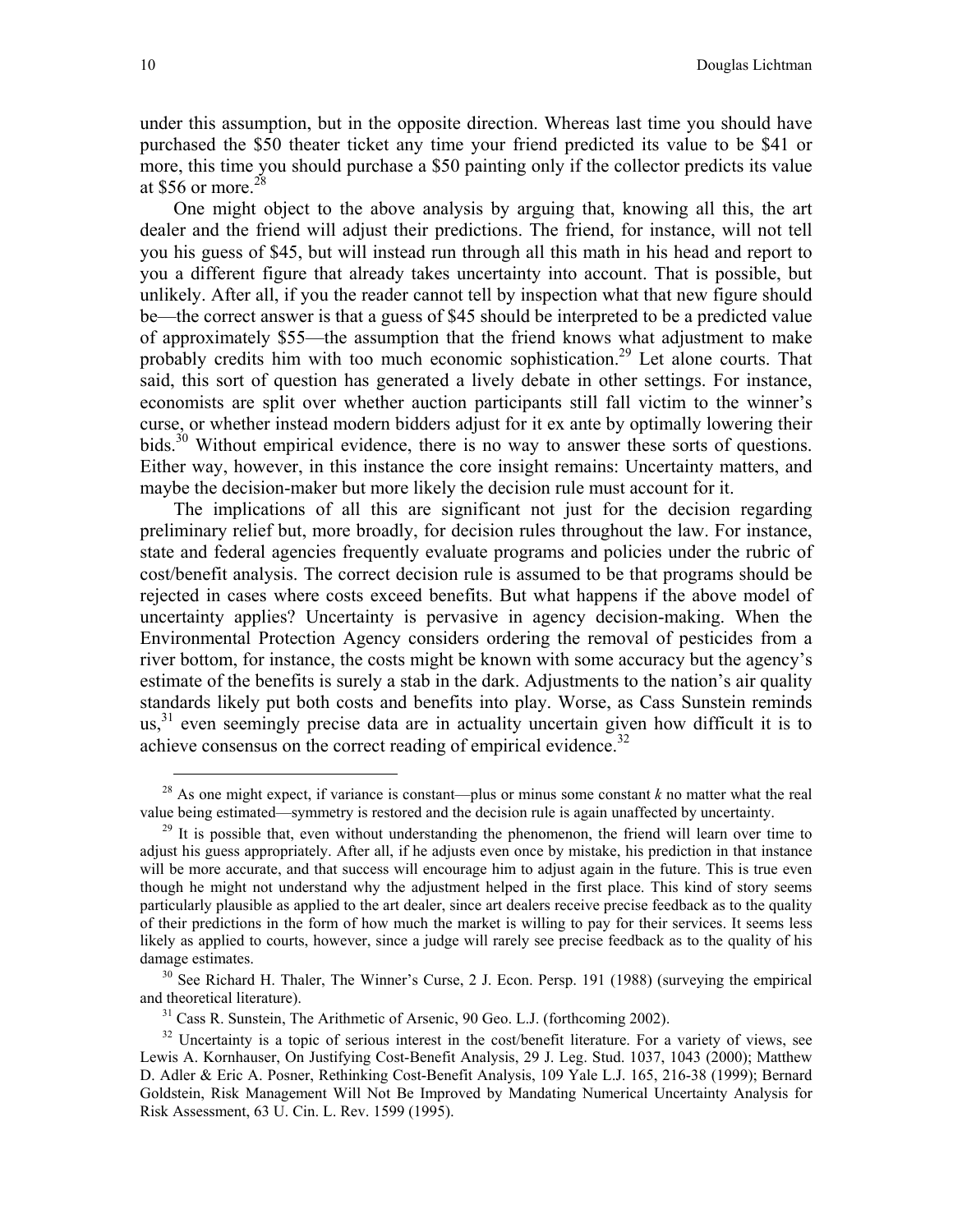Similarly, in tort law, Judge Learned Hand famously proposed that an injurer should escape liability only where the marginal cost of any remaining precaution is greater than the expected reduction in the probability of harm multiplied by the expected loss.<sup>33</sup> That certainly works if all of those quantities are known with certainty. But, again, what happens when we acknowledge that different courts likely read the same evidence differently? And how does that result interact with other forms of uncertainty—for example the court's uncertainty about the level of care actually taken by a given defendant,  $34$  or the defendant's uncertainty about the level of care required?<sup>[35](#page-13-2)</sup>

The list of possible examples here is long. Every algebraic decision rule must be rethought in light of uncertainty. This is not to say that these rules should be discarded. Quite the opposite, with very little information we were nevertheless able to account for uncertainty in the theater example, and we can similarly account for uncertainty in other settings, too. The point is that uncertainty cannot be ignored. Decision rules that are optimal when all values are known precisely are not necessarily optimal in the face of uncertainty. This means changes need to be made to cost/benefit analysis, the Hand formula, and, as I discuss below, the standard by which courts evaluate motions for preliminary relief.

#### **IV. RETHINKING THE STANDARD**

<span id="page-13-0"></span> $\overline{a}$ 

The conventional approach to preliminary injunctions focuses on one type of uncertainty, namely uncertainty as to the proper outcome on the merits. Courts account for this uncertainty by considering both the likelihood that plaintiff will win on the merits and the relative harms to which plaintiff and defendant are exposed. My point thus far has been that this balance introduces a second type of uncertainty into the analysis uncertainty with respect to the magnitudes of those harms—and that the decision rule must be re-optimized to account for it.

 Admittedly, doing that is a tricky business. One part of my on-going work on this topic is to try to understand how different types of uncertainty can be integrated into the

 $33$  This is technically a version of Hand's formula based on marginal effects instead of absolute ones, an adjustment to Hand's original articulation that is now routinely made. See, e.g., Robert Cooter & Thomas Ulen, Law & Economics 313-16 (3d ed., 2000). For Hand's original statement, see United States v. Carroll Towing Co., 159 F.2d 169 (2d Cir. 1947).

<span id="page-13-1"></span> $34$  See Jason Johnston, Bayesian Fact-Finding and Efficiency: Toward an Economic Theory of Liability under Uncertainty, 61 S. Cal. L. Rev. 137 (1987) (pointing out that this type of uncertainty leads courts to sometimes find liability even in cases where adequate precaution was taken, thereby giving rational injurers an incentive to minimize this risk by taking excessive care); A. Mitchell Polinsky & Steven Shavell, Legal Error, Litigation, and the Incentive to Obey the Law, 5 J. Law, Econ. & Org. 99 (1989) (studying how this uncertainty affects the incentive to bring lawsuits). 35 See Calfee & Craswell, Some Effects of Uncertainty on Compliance with Legal Standards, 70 Va. L.

<span id="page-13-2"></span>Rev. 965 (1984) (arguing that the effect varies depending on assumptions about the type of uncertainty generated by the legal system, the penalty structure associated with violations of the legal rule, and so on); Craswell & Calfee, Deterrence and Uncertain Legal Standards, 2 J. Law, Econ. & Org. 279 (1986) (expanded mathematical treatment). See also Mark Grady, A New Positive Economic Theory of Negligence, 92 Yale L. J. 799, 809 (1983) (assuming that "injurers make small errors" in estimating the required level of precaution, and examining the implications of this error when combined with other sorts of information limitations).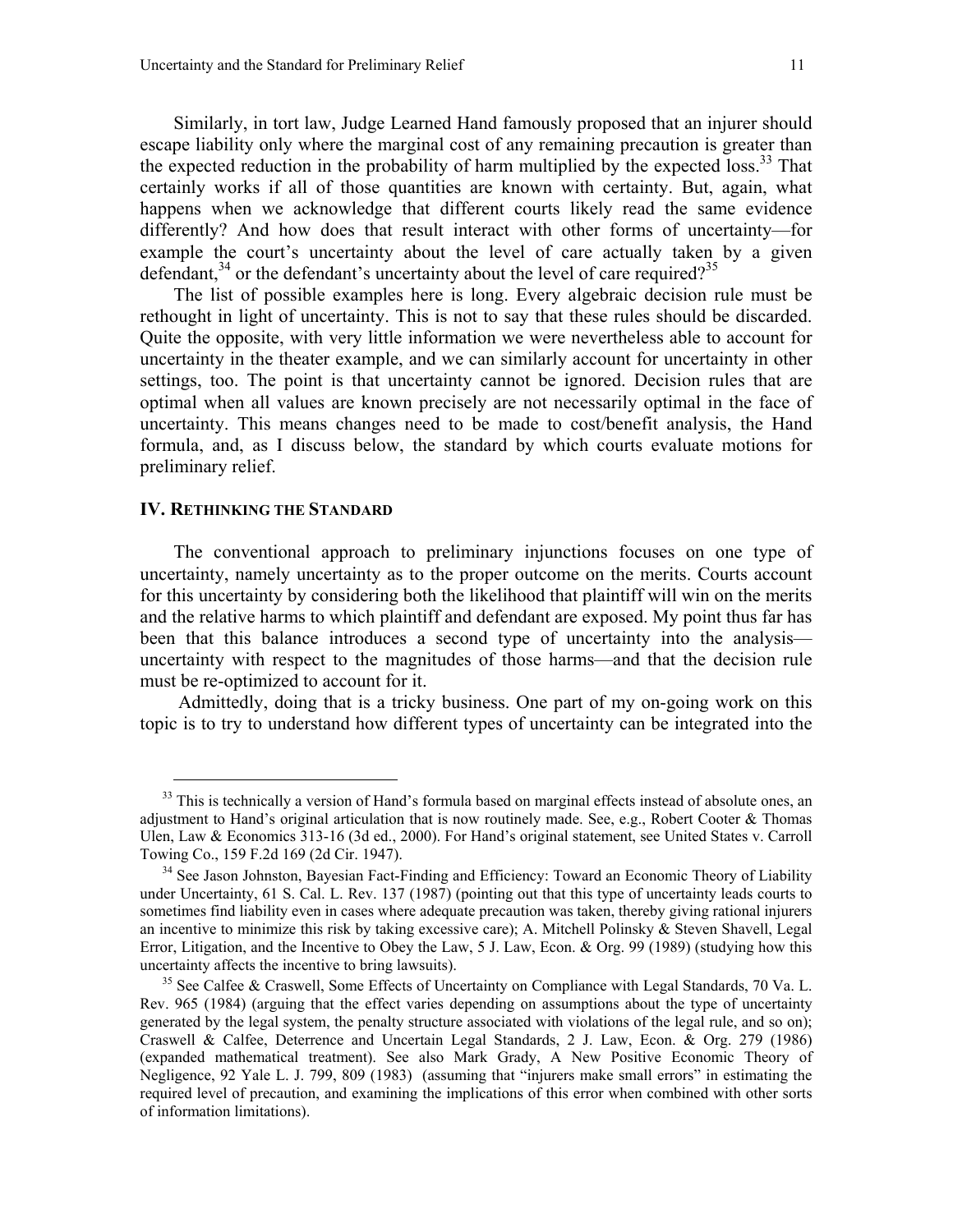conventional balancing approach.<sup>36</sup> If it turns out to be clear that the legal standard should be (say) higher than that currently employed, courts can be encouraged to shift their decision processes accordingly. Similarly, if it turns out that uncertainty means that the modern rule overreacts to perceived differences in the harms facing defendant and plaintiff, courts can be encouraged to put less weight on those harms and correspondingly more weight on the court's prediction as to the outcome on the merits. The results do not have to be mathematically precise; even the current standard is more of a verbal intuition than a mathematical calculation.

That is not the end of the analysis, however, as there are three additional wrinkles that also have implications for uncertainty. First, under the Federal Rules of Civil Procedure, a judge will not issue a preliminary injunction unless plaintiff is willing to post a bond, set by the court, equal to the court's estimate of the harm facing defendant.<sup>37</sup> The purpose of this bond is to ensure that there are funds available to compensate defendant in the event that the injunction turns out to have been wrongly issued.<sup>38</sup> But the bond also has implications for court error. For instance, suppose that in a given case the judge overestimates all irreparable harms by 30%. The standard decision rule would still lead this judge to resolve the question of preliminary relief correctly since those overestimates cancel out[.39](#page-14-3) The overstated bond, however, might cause plaintiff to decline even a correctly offered injunction, since plaintiff will not necessarily be willing to take on the (overstated) financial exposure. The requirement that plaintiff post a bond, then, changes both the likelihood of an errant result and its expected magnitude.

Second, in cases where the court denies plaintiff's motion for preliminary relief, defendant is still liable for any legally cognizable harm imposed on plaintiff during the pendency of the litigation. The fact that there is no injunction does not mean that, say, a firm sued for patent infringement can infringe with impunity from the time the case is filed until it is resolved. Instead, any ultimate damage award will account for harms imposed both before and during the lawsuit. The court's uncertain estimate of plaintiff's irreparable harm thus has implications beyond just the decision of whether to grant preliminary relief. For instance, too high an estimate of plaintiff's possible harm not only makes the injunction more likely but also more strongly discourages defendant from causing those harms in the absence of an injunction. Like plaintiff's bond, then, defendant's possibility of ultimate liability must be accounted for in the analysis of court error.

Third and finally, just as plaintiff can in certain cases pay a bond and in that way trigger an injunction, defendant can in certain cases violate an issued injunction and then pay a fine. That is, while preliminary injunctions are typically phrased as if they are mandatory commands by the court enforced through the threat of incarceration, in practice the penalty for violating an injunction is sometimes just a hefty cash fine.<sup>40</sup> In

<span id="page-14-0"></span><sup>&</sup>lt;sup>36</sup> See Douglas Lichtman & John Pfaff, The Implications of Legal Uncertainty (working paper, 2002).<br><sup>37</sup> Fed. R. Civ. P. 65(c).<br><sup>38</sup> For discussion, see Erin Morton, Security for Interlocutory Injunctions Under Rule 65(c

<span id="page-14-2"></span><span id="page-14-1"></span>

<span id="page-14-3"></span>to the Rule Gone Awry, 46 Hastings L.J. 1863, 1866 (1995).<br><sup>39</sup> This is easy to see in the second Posner formula, supra note \_: multiplying each term in the fraction<br>by 130% would leave the ratio unchanged.

<span id="page-14-4"></span><sup>&</sup>lt;sup>40</sup> For discussion, see DOUGLAS LAYCOCK, MODERN AMERICAN REMEDIES: CASES AND MATERIALS 775-812 (3d. ed. 2002).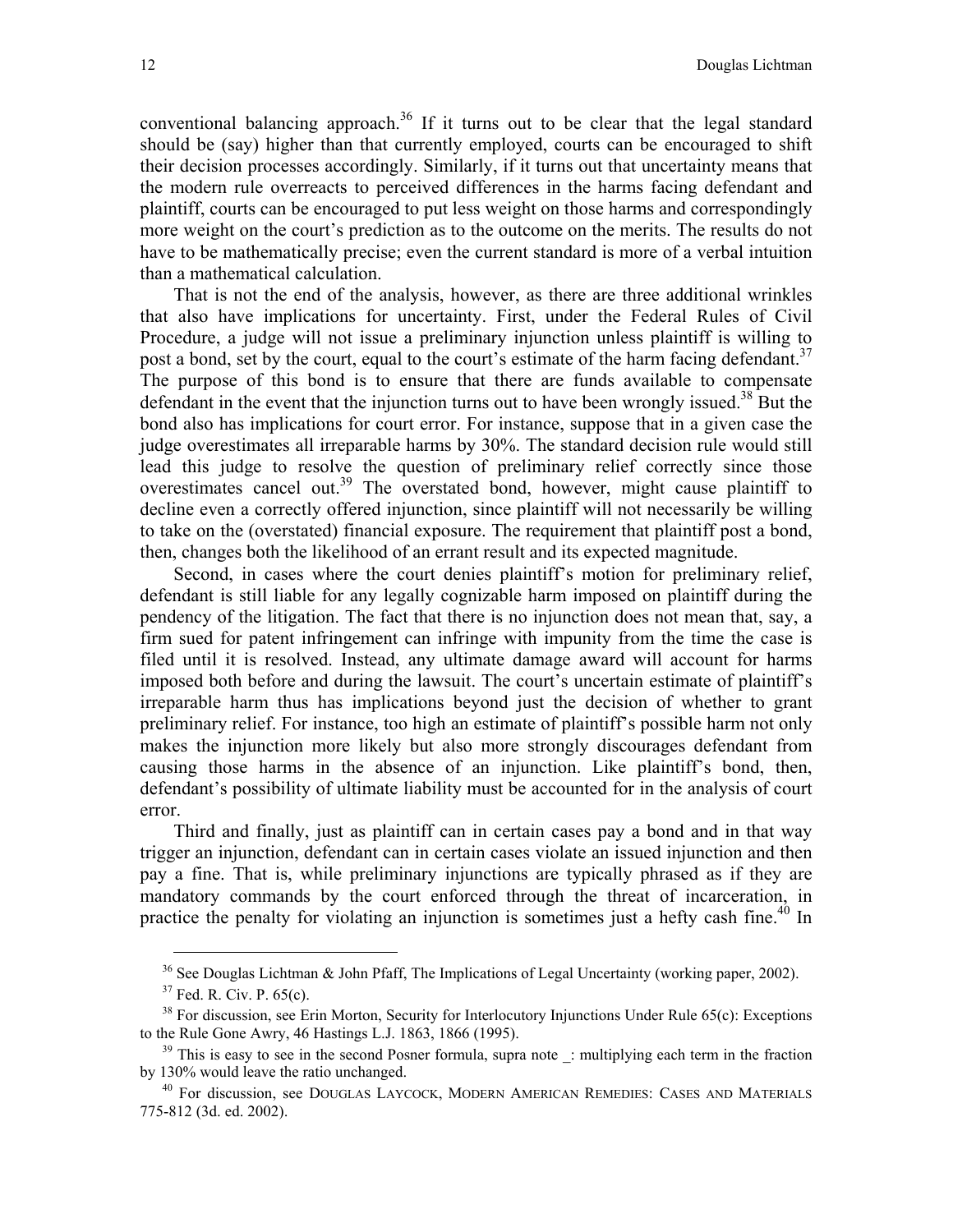those instances, the fine is yet another factor that must be accounted for in the analysis of uncertainty because it is a safety valve for court error. For example, in a case where the court has significantly underestimated defendant's harm and thus wrongly issued an injunction, defendant can respond by violating the injunction and incurring the financial penalty. If that penalty is wisely set, this could be the equivalent of efficient breach, and, as such, it might decrease the importance of court error.

#### **V. CONCLUSION**

It is common to assume that, if courts are equally likely to overestimate or underestimate a given value, uncertainty can be safely ignored. The main contribution of this Essay is to challenge that assumption by showing that, under one intuitive interpretation of uncertainty, even unbiased error does not drop out of the analysis. I have applied this insight in particular to the standard by which courts evaluate motions for preliminary relief. As I have noted, however, this same point has implications throughout the law, applying in any instance where decision-makers today take their best guess at some value and use that guess as part of an algebraic inequality. That roughly describes several important decision rules, including the Hand formula and cost/benefit analysis.

Open issues obviously abound. As applied to preliminary relief, I have pointed out that plaintiff's obligation to post a bond, defendant's possible liability for actions taken in the absence of an injunction, and defendant's option of violating an issued injunction all affect the likelihood and magnitude of court error under various decision rules. More broadly, there is the empirical question of how courts actually address uncertainty in various instances, a question that will help to distinguish settings where this model applies from settings where it is inapt. This Essay, then, is best understood as the start of a broader research agenda on uncertainty. Comments are welcome.

#### **APPENDIX**

The theater example can be solved using Bayes' Rule which states that the probability that two events will both occur is equal to the probability of the first event occurring given that the second occurs, multiplied by the probability of the second occurring[.41](#page-15-0) More formally,

(1) 
$$
P[A, B] = P[A | B]P[B] = P[B | A]P[A].
$$

In our example, we would like to know the probability that the performance will be worth *x* given that the friend predicts *y*. Bayes' Rule tells us

(2)  $P[x, y] = P[x | y]P[y] = P[y | x]P[x]$ 

or, rearranging,

<span id="page-15-0"></span><sup>41</sup> SHELDON ROSS, A FIRST COURSE IN PROBABILITY 62-72 (3d. ed., 1988).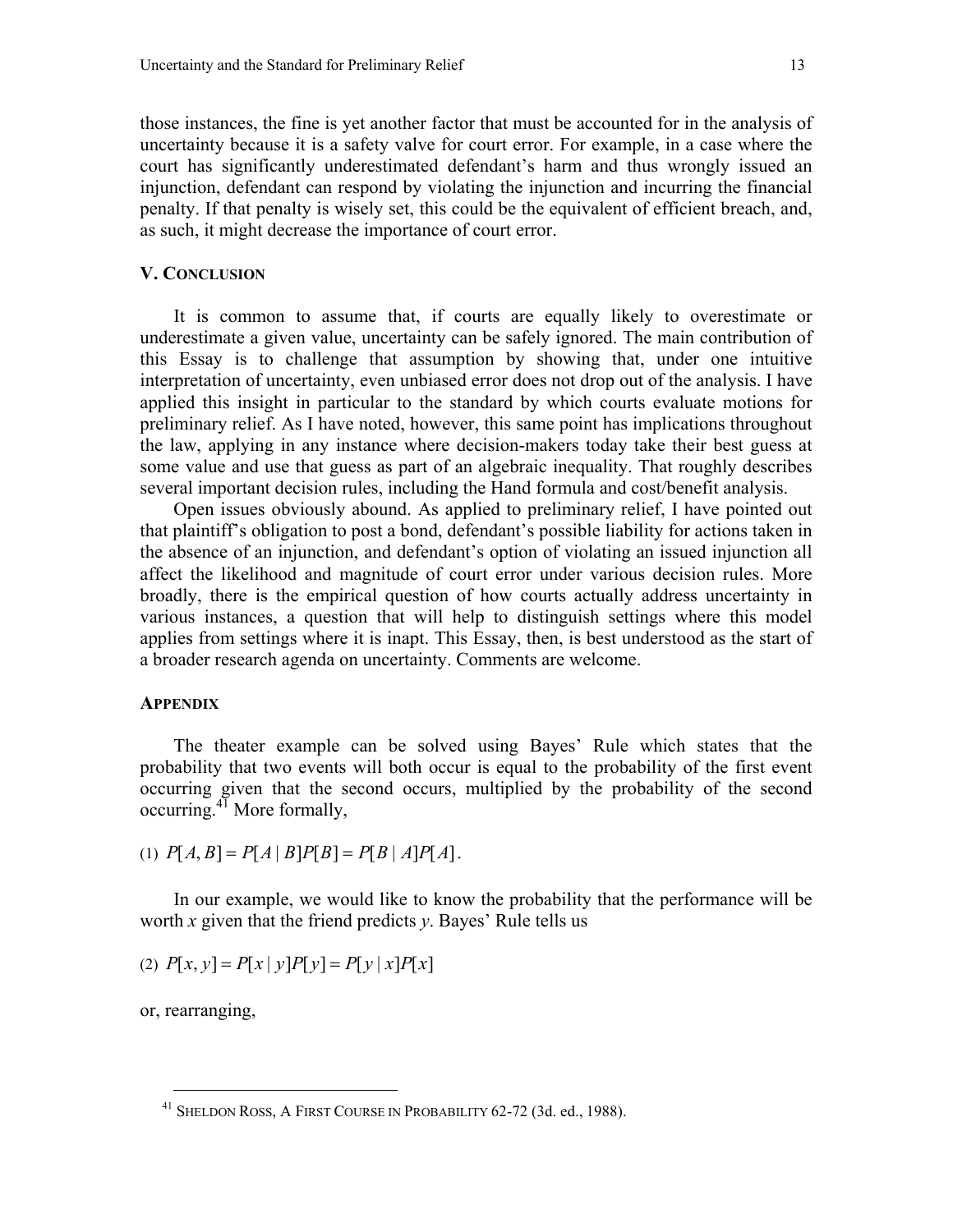(3) 
$$
P[x | y] = \frac{P[y | x]P[x]}{P[y]}
$$
.

To find the decision point above which tickets should be purchased, we have to account for the possibility of every real value for *x* on [0, 300] as well as the net gain or loss associated with that value. The net gain or loss is simply the value minus the ticket price.

Define the critical recommendation,  $y^*$ , to be the cutoff above which the expected payoff from ticket purchase is zero or greater. We know that

(4) 
$$
\int_{0}^{300} P[x \mid y^*](x-50) dx = 0
$$

which we can rewrite using Bayes' Rule as

(5) 
$$
\int_{0}^{300} \frac{P[y^* \mid x] P[x](x-50)}{P[y^*]} dx = 0.
$$

Given our definition of uncertainty,  $P[y^*|x]$  equals  $(1/x)$  for all *x* in  $[(2/3)y^*, 2y^*]$ , but zero elsewhere. Of course,  $2y^*$  cannot exceed the upper bound, which in this case is 300.  $P[x]$  is a constant thanks to the uniform distribution.  $P[y^*]$ , by contrast, equals

(6) 
$$
\int_{0}^{300} P[y^* \mid x] P[x] dx.
$$

Solving, we find that under these assumptions the left-hand side of (5) is increasing in  $y^*$  over the relevant ranges and thus equation (5) is satisfied only when  $y^*$  equals approximately 41. Note that this answer is not particularly sensitive to the boundary conditions. For instance, raising the upper bound from 300 to 1000 does not change the solution, nor does lowering the bound from 300 to 100.

The same basic mathematics can be used to solve the art dealer problem. Under that error assumption,  $P[y^*|x]$  equals (*x*/800) for all *x* in [(y + sqrt(y^2 – 1600))/2, (y + sqrt(y^2 + 1600))/2] but zero elsewhere, again subject to the constraints that the maximum value for *x* is 300 and the minimum value for *x* is 0. In that case,  $y^*$  solves to approximately 56.

Readers with comments should address them to: Douglas Lichtman University of Chicago Law School 1111 East 60th Street Chicago, IL 60637 dgl@uchicago.edu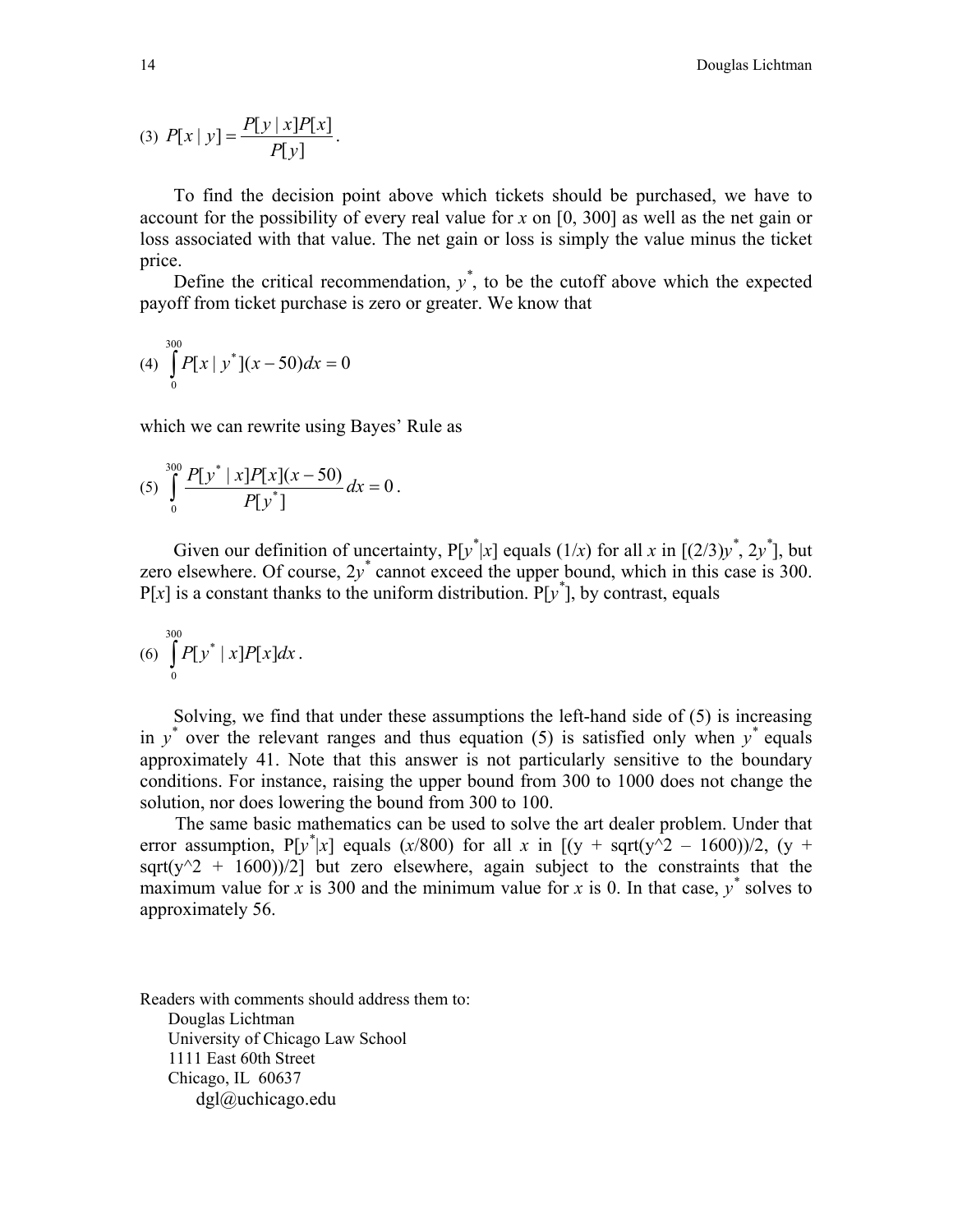## Chicago Working Papers in Law and Economics (Second Series)

- 1. William M. Landes, Copyright Protection of Letters, Diaries and Other Unpublished Works: An Economic Approach (July 1991)
- 2. Richard A. Epstein, The Path to *The T. J. Hooper*: The Theory and History of Custom in the Law of Tort (August 1991)
- 3. Cass R. Sunstein, On Property and Constitutionalism (September 1991)
- 4. Richard A. Posner, Blackmail, Privacy, and Freedom of Contract (February 1992)
- 5. Randal C. Picker, Security Interests, Misbehavior, and Common Pools (February 1992)
- 6. Tomas J. Philipson & Richard A. Posner, Optimal Regulation of AIDS (April 1992)
- 7. Douglas G. Baird, Revisiting Auctions in Chapter 11 (April 1992)
- 8. William M. Landes, Sequential versus Unitary Trials: An Economic Analysis (July 1992)
- 9. William M. Landes & Richard A. Posner, The Influence of Economics on Law: A Quantitative Study (August 1992)
- 10. Alan O. Sykes, The Welfare Economics of Immigration Law: A Theoretical Survey With An Analysis of U.S. Policy (September 1992)
- 11. Douglas G. Baird, 1992 Katz Lecture: Reconstructing Contracts (November 1992)
- 12. Gary S. Becker, The Economic Way of Looking at Life (January 1993)
- 13. J. Mark Ramseyer, Credibly Committing to Efficiency Wages: Cotton Spinning Cartels in Imperial Japan (March 1993)
- 14. Cass R. Sunstein, Endogenous Preferences, Environmental Law (April 1993)
- 15. Richard A. Posner, What Do Judges and Justices Maximize? (The Same Thing Everyone Else Does) (April 1993)
- 16. Lucian Arye Bebchuk and Randal C. Picker, Bankruptcy Rules, Managerial Entrenchment, and Firm-Specific Human Capital (August 1993)
- 17. J. Mark Ramseyer, Explicit Reasons for Implicit Contracts: The Legal Logic to the Japanese Main Bank System (August 1993)
- 18. William M. Landes and Richard A. Posner, The Economics of Anticipatory Adjudication (September 1993)
- 19. Kenneth W. Dam, The Economic Underpinnings of Patent Law (September 1993)
- 20. Alan O. Sykes, An Introduction to Regression Analysis (October 1993)
- 21. Richard A. Epstein, The Ubiquity of the Benefit Principle (March 1994)
- 22. Randal C. Picker, An Introduction to Game Theory and the Law (June 1994)
- 23. William M. Landes, Counterclaims: An Economic Analysis (June 1994)
- 24. J. Mark Ramseyer, The Market for Children: Evidence from Early Modern Japan (August 1994)
- 25. Robert H. Gertner and Geoffrey P. Miller, Settlement Escrows (August 1994)
- 26. Kenneth W. Dam, Some Economic Considerations in the Intellectual Property Protection of Software (August 1994)
- 27. Cass R. Sunstein, Rules and Rulelessness, (October 1994)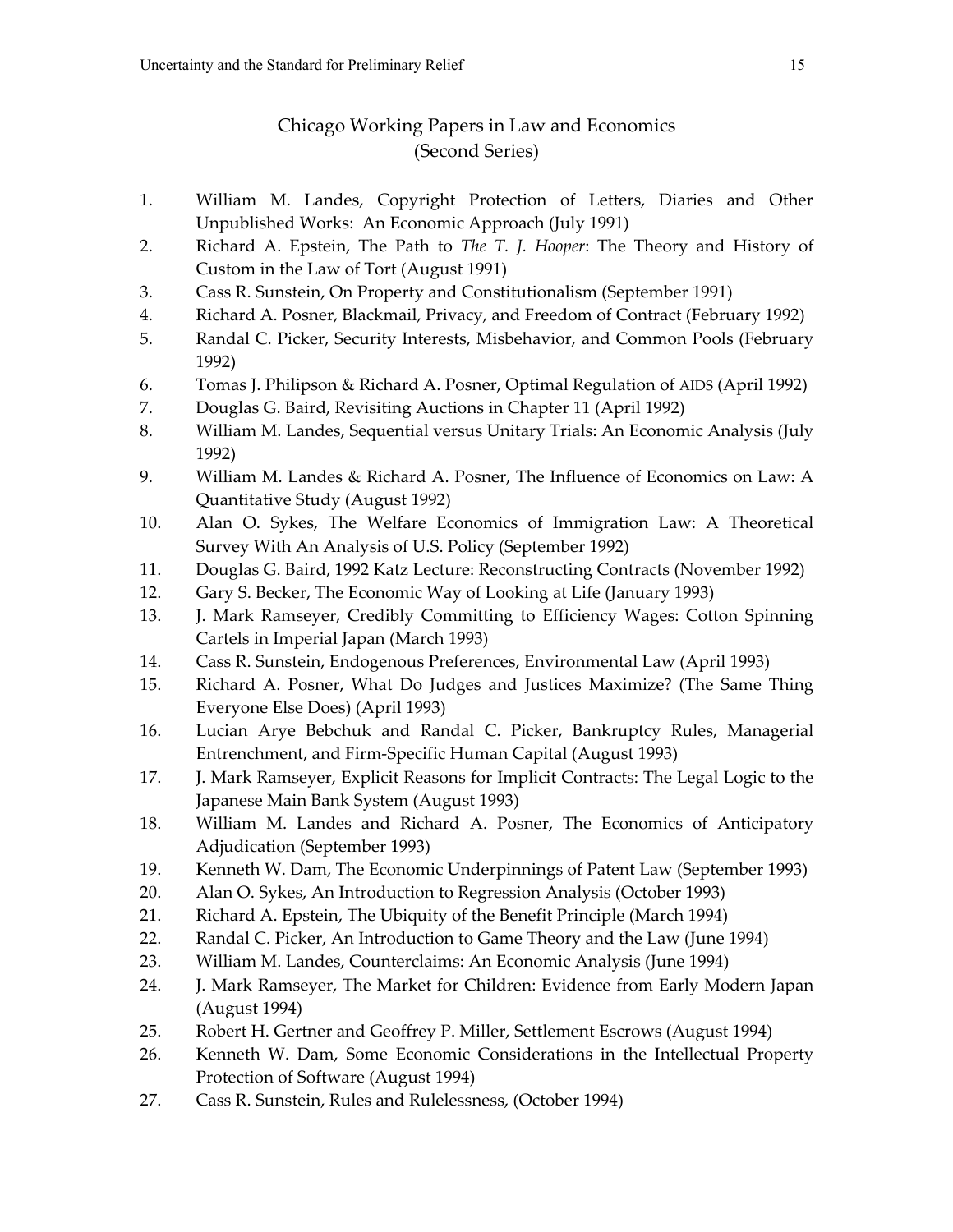- 28. David Friedman, More Justice for Less Money: A Step Beyond *Cimino* (December 1994)
- 29. Daniel Shaviro, Budget Deficits and the Intergenerational Distribution of Lifetime Consumption (January 1995)
- 30. Douglas G. Baird, The Law and Economics of Contract Damages (February 1995)
- 31. Daniel Kessler, Thomas Meites, and Geoffrey P. Miller, Explaining Deviations from the Fifty Percent Rule: A Multimodal Approach to the Selection of Cases for Litigation (March 1995)
- 32. Geoffrey P. Miller, Das Kapital: Solvency Regulation of the American Business Enterprise (April 1995)
- 33. Richard Craswell, Freedom of Contract (August 1995)
- 34. J. Mark Ramseyer, Public Choice (November 1995)
- 35. Kenneth W. Dam, Intellectual Property in an Age of Software and Biotechnology (November 1995)
- 36. Cass R. Sunstein, Social Norms and Social Roles (January 1996)
- 37. J. Mark Ramseyer and Eric B. Rasmusen, Judicial Independence in Civil Law Regimes: Econometrics from Japan (January 1996)
- 38. Richard A. Epstein, Transaction Costs and Property Rights: Or Do Good Fences Make Good Neighbors? (March 1996)
- 39. Cass R. Sunstein, The Cost-Benefit State (May 1996)
- 40. William M. Landes and Richard A. Posner, The Economics of Legal Disputes Over the Ownership of Works of Art and Other Collectibles (July 1996)
- 41. John R. Lott, Jr. and David B. Mustard, Crime, Deterrence, and Right-to-Carry Concealed Handguns (August 1996)
- 42. Cass R. Sunstein, Health-Health Tradeoffs (September 1996)
- 43. G. Baird, The Hidden Virtues of Chapter 11: An Overview of the Law and Economics of Financially Distressed Firms (March 1997)
- 44. Richard A. Posner, Community, Wealth, and Equality (March 1997)
- 45. William M. Landes, The Art of Law and Economics: An Autobiographical Essay (March 1997)
- 46. Cass R. Sunstein, Behavioral Analysis of Law (April 1997)
- 47. John R. Lott, Jr. and Kermit Daniel, Term Limits and Electoral Competitiveness: Evidence from California's State Legislative Races (May 1997)
- 48. Randal C. Picker, Simple Games in a Complex World: A Generative Approach to the Adoption of Norms (June 1997)
- 49. Richard A. Epstein, Contracts Small and Contracts Large: Contract Law through the Lens of Laissez-Faire (August 1997)
- 50. Cass R. Sunstein, Daniel Kahneman, and David Schkade, Assessing Punitive Damages (with Notes on Cognition and Valuation in Law) (December 1997)
- 51. William M. Landes, Lawrence Lessig, and Michael E. Solimine, Judicial Influence: A Citation Analysis of Federal Courts of Appeals Judges (January 1998)
- 52. John R. Lott, Jr., A Simple Explanation for Why Campaign Expenditures are Increasing: The Government is Getting Bigger (February 1998)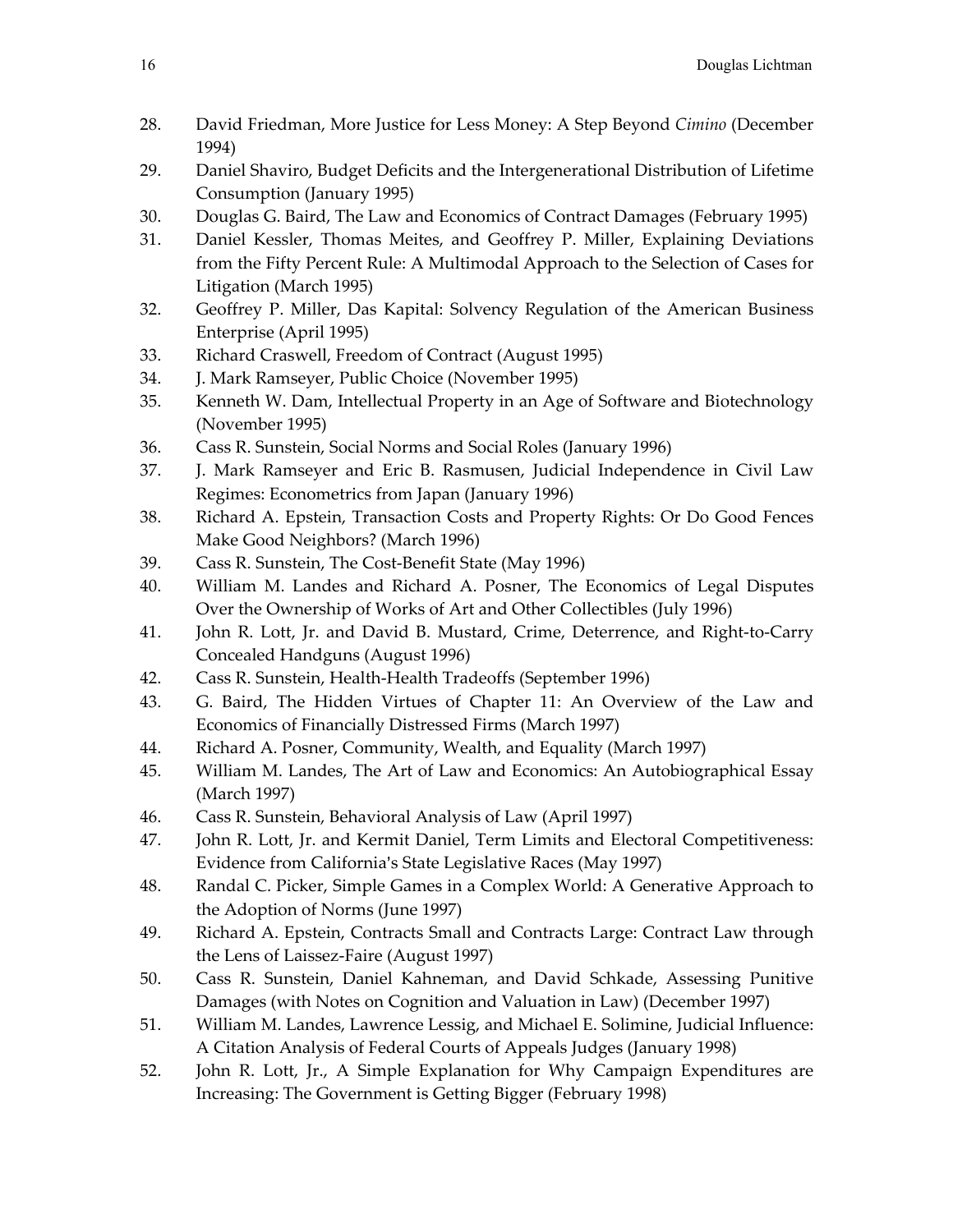- 53. Richard A. Posner, Values and Consequences: An Introduction to Economic Analysis of Law (March 1998)
- 54. Denise DiPasquale and Edward L. Glaeser, Incentives and Social Capital: Are Homeowners Better Citizens? (April 1998)
- 55. Christine Jolls, Cass R. Sunstein, and Richard Thaler, A Behavioral Approach to Law and Economics (May 1998)
- 56. John R. Lott, Jr., Does a Helping Hand Put Others At Risk?: Affirmative Action, Police Departments, and Crime (May 1998)
- 57. Cass R. Sunstein and Edna Ullmann-Margalit, Second-Order Decisions (June 1998)
- 58. Jonathan M. Karpoff and John R. Lott, Jr., Punitive Damages: Their Determinants, Effects on Firm Value, and the Impact of Supreme Court and Congressional Attempts to Limit Awards (July 1998)
- 59. Kenneth W. Dam, Self-Help in the Digital Jungle (August 1998)
- 60. John R. Lott, Jr., How Dramatically Did Women's Suffrage Change the Size and Scope of Government? (September 1998)
- 61. Kevin A. Kordana and Eric A. Posner, A Positive Theory of Chapter 11 (October 1998)
- 62. David A. Weisbach, Line Drawing, Doctrine, and Efficiency in the Tax Law (November 1998)
- 63. Jack L. Goldsmith and Eric A. Posner, A Theory of Customary International Law (November 1998)
- 64. John R. Lott, Jr., Public Schooling, Indoctrination, and Totalitarianism (December 1998)
- 65. Cass R. Sunstein, Private Broadcasters and the Public Interest: Notes Toward A "Third Way" (January 1999)
- 66. Richard A. Posner, An Economic Approach to the Law of Evidence (February 1999)
- 67. Yannis Bakos, Erik Brynjolfsson, Douglas Lichtman, Shared Information Goods (February 1999)
- 68. Kenneth W. Dam, Intellectual Property and the Academic Enterprise (February 1999)
- 69. Gertrud M. Fremling and Richard A. Posner, Status Signaling and the Law, with Particular Application to Sexual Harassment (March 1999)
- 70. Cass R. Sunstein, Must Formalism Be Defended Empirically? (March 1999)
- 71. Jonathan M. Karpoff, John R. Lott, Jr., and Graeme Rankine, Environmental Violations, Legal Penalties, and Reputation Costs (March 1999)
- 72. Matthew D. Adler and Eric A. Posner, Rethinking Cost-Benefit Analysis (April 1999)
- 73. John R. Lott, Jr. and William M. Landes, Multiple Victim Public Shooting, Bombings, and Right-to-Carry Concealed Handgun Laws: Contrasting Private and Public Law Enforcement (April 1999)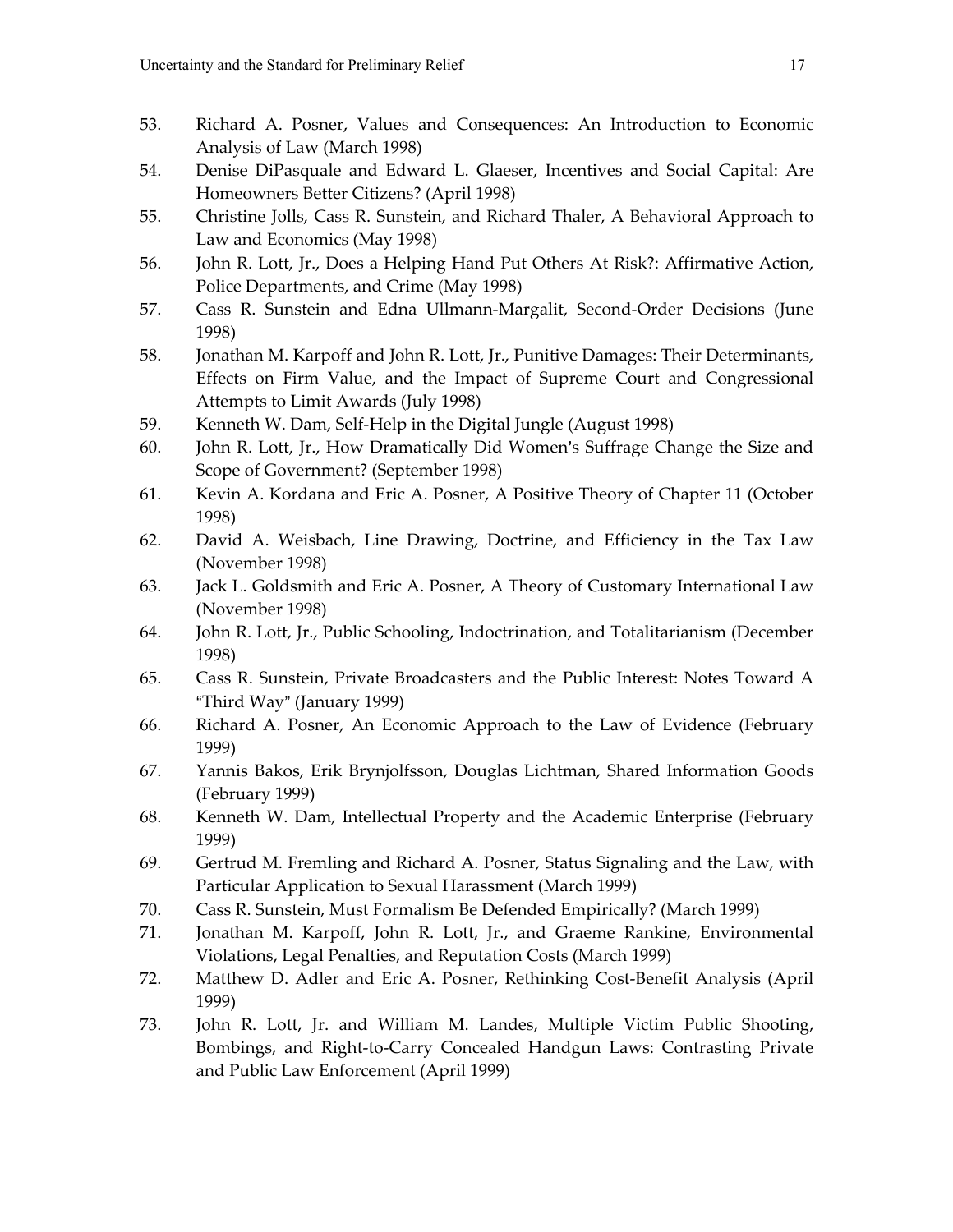- 74. Lisa Bernstein, The Questionable Empirical Basis of Article 2's Incorporation Strategy: A Preliminary Study (May 1999)
- 75. Richard A. Epstein, Deconstructing Privacy: and Putting It Back Together Again (May 1999)
- 76. William M. Landes, Winning the Art Lottery: The Economic Returns to the Ganz Collection (May 1999)
- 77. Cass R. Sunstein, David Schkade, and Daniel Kahneman, Do People Want Optimal Deterrence? (June 1999)
- 78. Tomas J. Philipson and Richard A. Posner, The Long-Run Growth in Obesity as a Function of Technological Change (June 1999)
- 79. David A. Weisbach, Ironing Out the Flat Tax (August 1999)
- 80. Eric A. Posner, A Theory of Contract Law under Conditions of Radical Judicial Error (August 1999)
- 81. David Schkade, Cass R. Sunstein, and Daniel Kahneman, Are Juries Less Erratic than Individuals? Deliberation, Polarization, and Punitive Damages (September 1999)
- 82. Cass R. Sunstein, Nondelegation Canons (September 1999)
- 83. Richard A. Posner, The Theory and Practice of Citations Analysis, with Special Reference to Law and Economics (September 1999)
- 84. Randal C. Picker, Regulating Network Industries: A Look at *Intel* (October 1999)
- 85. Cass R. Sunstein, Cognition and Cost-Benefit Analysis (October 1999)
- 86. Douglas G. Baird and Edward R. Morrison, Optimal Timing and Legal Decisionmaking: The Case of the Liquidation Decision in Bankruptcy (October 1999)
- 87. Gertrud M. Fremling and Richard A. Posner, Market Signaling of Personal Characteristics (November 1999)
- 88. Matthew D. Adler and Eric A. Posner, Implementing Cost-Benefit Analysis When Preferences Are Distorted (November 1999)
- 89. Richard A. Posner, Orwell versus Huxley: Economics, Technology, Privacy, and Satire (November 1999)
- 90. David A. Weisbach, Should the Tax Law Require Current Accrual of Interest on Derivative Financial Instruments? (December 1999)
- 91. Cass R. Sunstein, The Law of Group Polarization (December 1999)
- 92. Eric A. Posner, Agency Models in Law and Economics (January 2000)
- 93. Karen Eggleston, Eric A. Posner, and Richard Zeckhauser, Simplicity and Complexity in Contracts (January 2000)
- 94. Douglas G. Baird and Robert K. Rasmussen, Boyd's Legacy and Blackstone's Ghost (February 2000)
- 95. David Schkade, Cass R. Sunstein, Daniel Kahneman, Deliberating about Dollars: The Severity Shift (February 2000)
- 96. Richard A. Posner and Eric B. Rasmusen, Creating and Enforcing Norms, with Special Reference to Sanctions (March 2000)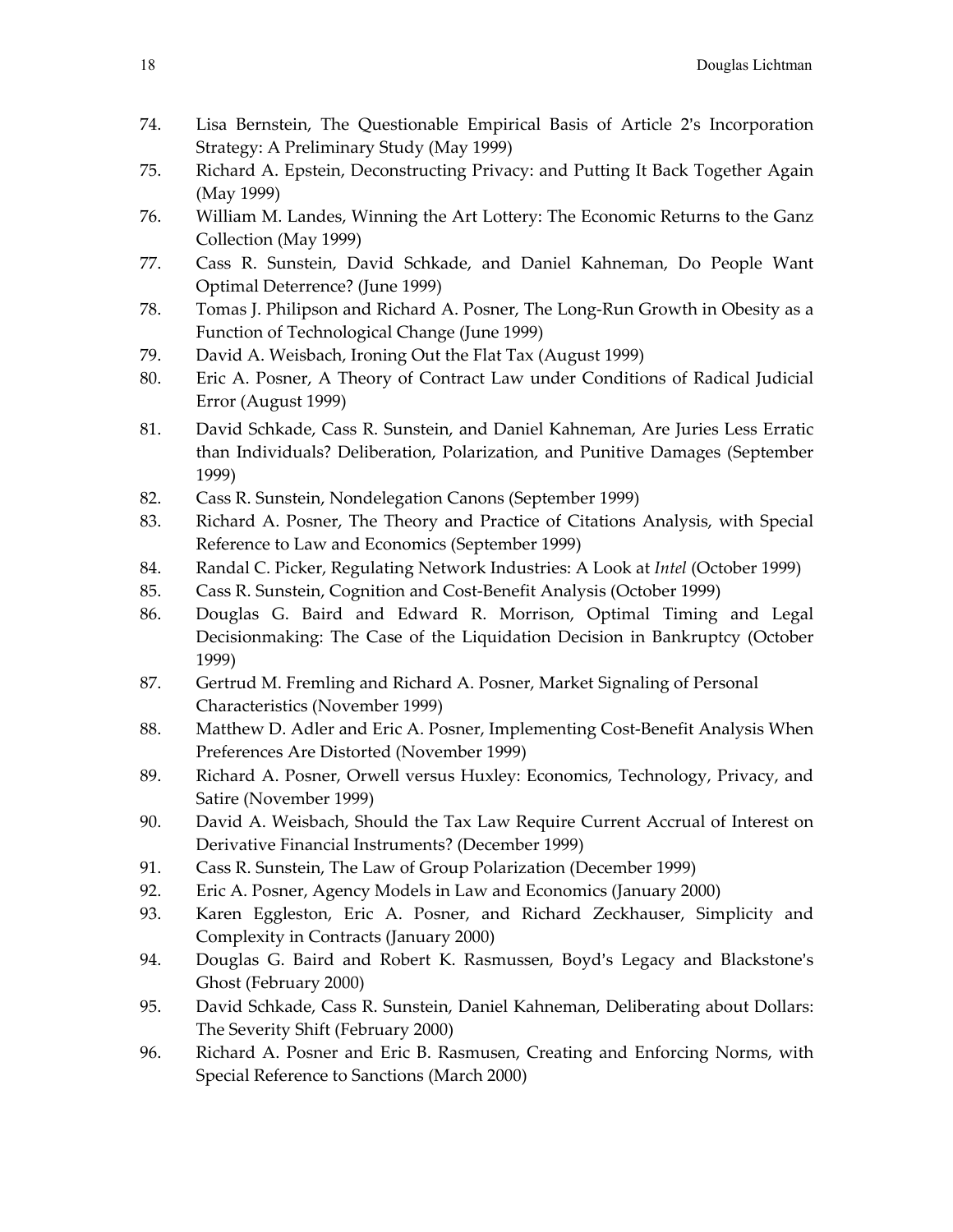- 97. Douglas Lichtman, Property Rights in Emerging Platform Technologies (April 2000)
- 98. Cass R. Sunstein and Edna Ullmann-Margalit, Solidarity in Consumption (May 2000)
- 99. David A. Weisbach, An Economic Analysis of Anti-Tax Avoidance Laws (May 2000, revised May 2002)
- 100. Cass R. Sunstein, Human Behavior and the Law of Work (June 2000)
- 101. William M. Landes and Richard A. Posner, Harmless Error (June 2000)
- 102. Robert H. Frank and Cass R. Sunstein, Cost-Benefit Analysis and Relative Position (August 2000)
- 103. Eric A. Posner, Law and the Emotions (September 2000)
- 104. Cass R. Sunstein, Cost-Benefit Default Principles (October 2000)
- 105. Jack Goldsmith and Alan Sykes, The Dormant Commerce Clause and the Internet (November 2000)
- 106. Richard A. Posner, Antitrust in the New Economy (November 2000)
- 107. Douglas Lichtman, Scott Baker, and Kate Kraus, Strategic Disclosure in the Patent System (November 2000)
- 108. Jack L. Goldsmith and Eric A. Posner, Moral and Legal Rhetoric in International Relations: A Rational Choice Perspective (November 2000)
- 109. William Meadow and Cass R. Sunstein, Statistics, Not Experts (December 2000)
- 110. Saul Levmore, Conjunction and Aggregation (December 2000)
- 111. Saul Levmore, Puzzling Stock Options and Compensation Norms (December 2000)
- 112. Richard A. Epstein and Alan O. Sykes, The Assault on Managed Care: Vicarious Liability, Class Actions and the Patient's Bill of Rights (December 2000)
- 113. William M. Landes, Copyright, Borrowed Images and Appropriation Art: An Economic Approach (December 2000)
- 114. Cass R. Sunstein, Switching the Default Rule (January 2001)
- 115. George G. Triantis, Financial Contract Design in the World of Venture Capital (January 2001)
- 116. Jack Goldsmith, Statutory Foreign Affairs Preemption (February 2001)
- 117. Richard Hynes and Eric A. Posner, The Law and Economics of Consumer Finance (February 2001)
- 118. Cass R. Sunstein, Academic Fads and Fashions (with Special Reference to Law) (March 2001)
- 119. Eric A. Posner, Controlling Agencies with Cost-Benefit Analysis: A Positive Political Theory Perspective (April 2001)
- 120. Douglas G. Baird, Does Bogart Still Get Scale? Rights of Publicity in the Digital Age (April 2001)
- 121. Douglas G. Baird and Robert K. Rasmussen, Control Rights, Priority Rights and the Conceptual Foundations of Corporate Reorganization (April 2001)
- 122. David A. Weisbach, Ten Truths about Tax Shelters (May 2001)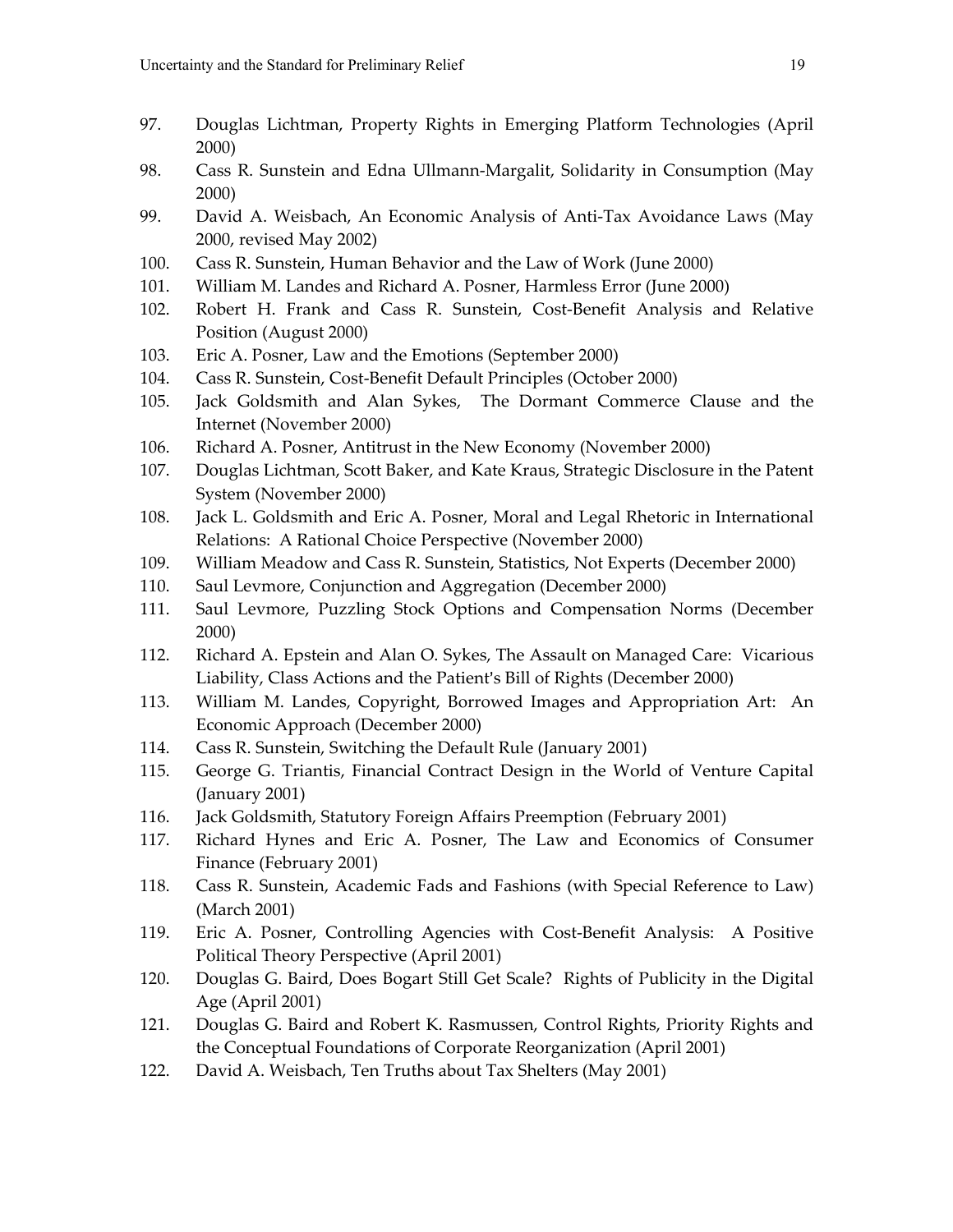- 123. William M. Landes, What Has the Visual Arts Rights Act of 1990 Accomplished? (May 2001)
- 124. Cass R. Sunstein, Social and Economic Rights? Lessons from South Africa (May 2001)
- 125. Christopher Avery, Christine Jolls, Richard A. Posner, and Alvin E. Roth, The Market for Federal Judicial Law Clerks (June 2001)
- 126. Douglas G. Baird and Edward R. Morrison, Bankruptcy Decision Making (June 2001)
- 127. Cass R. Sunstein, Regulating Risks after ATA (June 2001)
- 128. Cass R. Sunstein, The Laws of Fear (June 2001)
- 129. Richard A. Epstein, In and Out of Public Solution: The Hidden Perils of Property Transfer (July 2001)
- 130. Randal C. Picker, Pursuing a Remedy in *Microsoft*: The Declining Need for Centralized Coordination in a Networked World (July 2001)
- 131. Cass R. Sunstein, Daniel Kahneman, David Schkade, and Ilana Ritov, Predictably Incoherent Judgments (July 2001)
- 132. Eric A. Posner, Courts Should Not Enforce Government Contracts (August 2001)
- 133. Lisa Bernstein, Private Commercial Law in the Cotton Industry: Creating Cooperation through Rules, Norms, and Institutions (August 2001)
- 134. Richard A. Epstein, The Allocation of the Commons:Parking and Stopping on the Commons (August 2001)
- 135. Cass R. Sunstein, The Arithmetic of Arsenic (September 2001)
- 136. Eric A. Posner, Richard Hynes, and Anup Malani, The Political Economy of Property Exemption Laws (September 2001)
- 137. Eric A. Posner and George G. Triantis, Covenants Not to Compete from an Incomplete Contracts Perspective (September 2001)
- 138. Cass R. Sunstein, Probability Neglect: Emptions, Worst Cases, and Law (November 2001)
- 139. Randall S. Kroszner and Philip E. Strahan, Throwing Good Money after Bad? Board Connections and Conflicts in Bank Lending (December 2001)
- 140. Alan O. Sykes, TRIPs, Pharmaceuticals, Developing Countries, and the Doha "Solution" (February 2002)
- 141. Edna Ullmann-Margalit and Cass R. Sunstein, Inequality and Indignation (February 2002)
- 142. Daniel N. Shaviro and David A. Weisbach, The Fifth Circuit Gets It Wrong in *Compaq v. Commissioner* (February 2002) (Published in *Tax Notes*, January 28, 2002)
- 143. Warren F. Schwartz and Alan O. Sykes, The Economic Structure of Renegotiation and Dispute Resolution in the WTO/GATT System (March 2002, forthcoming *Journal of Legal Studies* 2002)
- 144. Richard A. Epstein, HIPAA on Privacy: Its Unintended and Intended Consequences (March 2002, forthcoming *Cato Journal*, summer 2002)